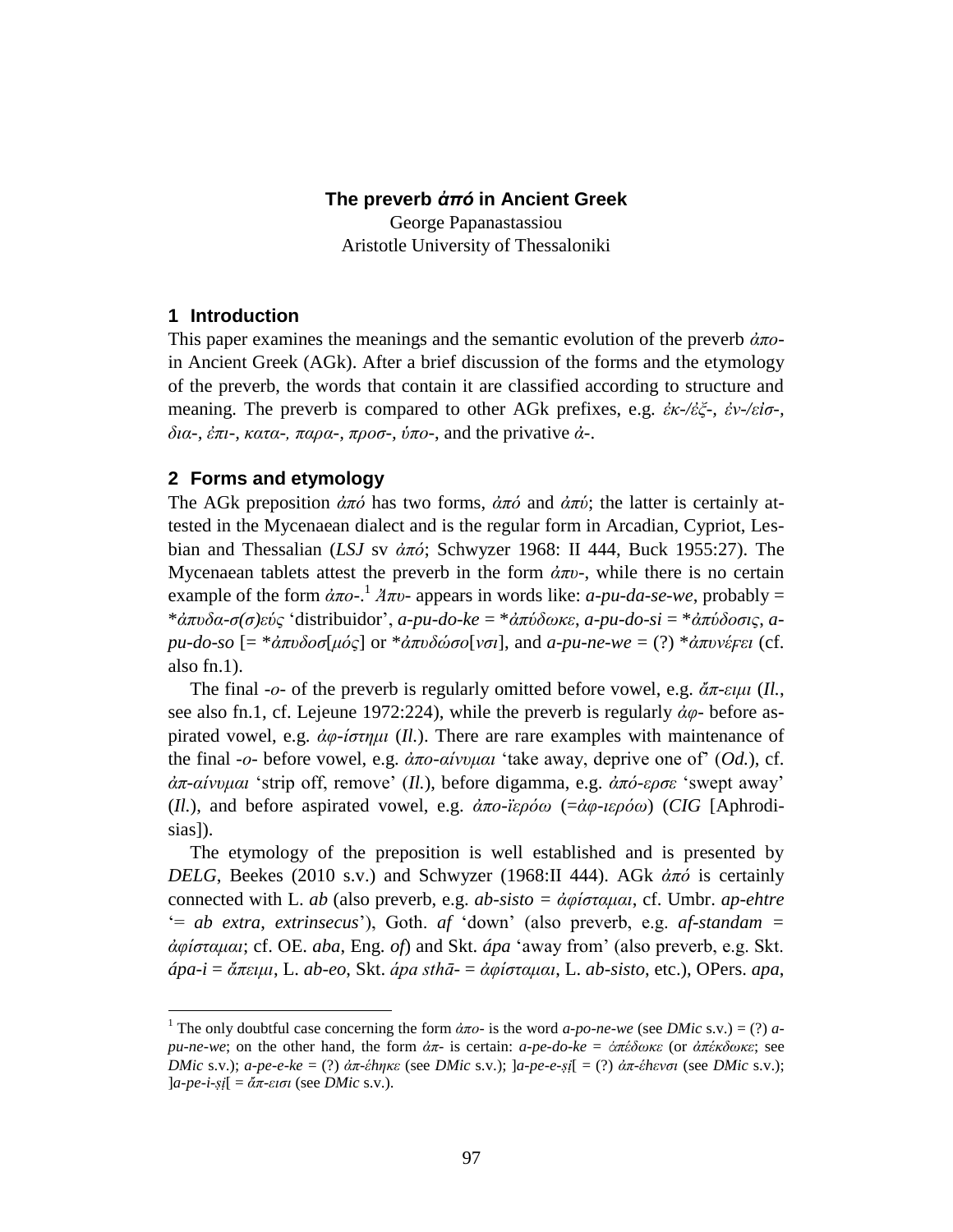etc. The form *ἀπύ* can be explained within the framework of AGk dialectal phonetics (Lejeune 1972:238), although its Indo-European origin cannot be excluded, if we take into account Skt. *ánu* and Av. *anu*, compared to AGk *ἄλα*, and on the other hand AGk *πύκαηνο* "ἔζραηνο, hindmost, last" (*Il.*), OE. *fon*(*a*), Ind. *punar* "again" (Schwyzer 1968, II 444). Beekes (2010 s.v. *ἀπό*) reconstructs PIE *\*h2epo*, alternating with PIE *\*h2po* in OCS *po*, L. *po-situs*, etc., cf. also AGk *πύκαηνο*. The Albanian cognate is *pa* "without" (also privative prefix *pa-* "un-", e.g. Alb. *Pabesë* 'unfaithful').

#### **3 The meanings of the AGk preverb** *ἀπο***-**

The main meanings of the preposition *ἀπό* are "from, away from" (of motion, position, etc.), "from after" (of time), "from" (of origin, cause, material, instrument, etc.) and they are also preserved in compounds (see *LSJ* s.v. *ἀπό* D, Schwyzer 1968:II 444-445, cf. *DELG* s.v.  $\dot{\alpha}\pi\dot{\theta}$ ).<sup>2</sup> The *LSJ* describes the meanings of the preverb *ἀπν*- as follows: 1. "asunder", denoting also "removal of an accusation", 2. "finishing off, completing", 3. "ceasing from, leaving off", 4. "back again", also "in full, or what is one's own', 5. 'by way of abuse', 6. almost  $= \dot{\alpha}$ - privative'.

According to *DELG*, the preverb *ἀπν*- has the meaning "éloigner, écarter", cf. *ἀπνβαίλσ, ἀπνβάιισ*, evolving into "payer, rendre", e.g. *ἀπνδίδσκη*. Like *ἐθ- and ἐζ-, ἀπο-* denotes the 'aboutissement du procès', cf. <del>ἀπεργάζομαι, ἀπανδρό</del>ω, *ἀπαλζξαθίδσ*, etc.; "cet aboutissement peut être une fin, une cessation, *ἀπαιγέσ, ἀπαλζέσ*, etc."; a privative-negative meaning is found in verbs like *ἀπαγνξεύσ*, *ἀπαξέζθσ, ἀπαπδάσ*, and in nouns like *ἀπνρξήκαηνο, ἀπόηηκνο, ἀπόζηηνο*. In some nouns *ἀπν*- means "une espèce de", in a rather pejorative sense, e.g. *ἀπόιηλνλ, ἀπνιάληηνλ, ἀπόκειη*, maybe *ἀθάξθε*.

The following examination of the meanings of *ἀπν*- is based on *LSJ* and *DELG*, as well as Dieterich (1909) and Γαρδίκας (1912:77–121); cf. also Bogiatzidis (1918), but it concludes in a different division and classification, taking also into account the structure of each word.

#### **3.1 Primary verbs**

<u>.</u>

Primary verbs with the preverb *ἀπν*- are mostly deverbatives, where *ἀπν*- has the following meanings:

1. Meaning "away (from), off (from)"; in the framework of this large category the following distinctions can be made:

a. Formations analysed as *ἀπν*- + verb denoting movement, like "going, driving, leading, running, etc.", e.g.: *ἀπάγσ* "lead away, carry off" (*Od.*); *ἄπεηκη* "go away, depart' (*Od.*);  $\alpha \pi \epsilon \rho \gamma \rho \mu \alpha \iota$  'go away, depart from' (*Il.*);  $\alpha \pi \rho \beta \alpha \delta \iota \zeta \omega$  'go away'

<sup>&</sup>lt;sup>2</sup> Cf. Humbert (1957:319-321), Luraghi (2003:118-130), Bortone (2000). Additional bibliography in Schwyzer (1968:II 444, n. 1).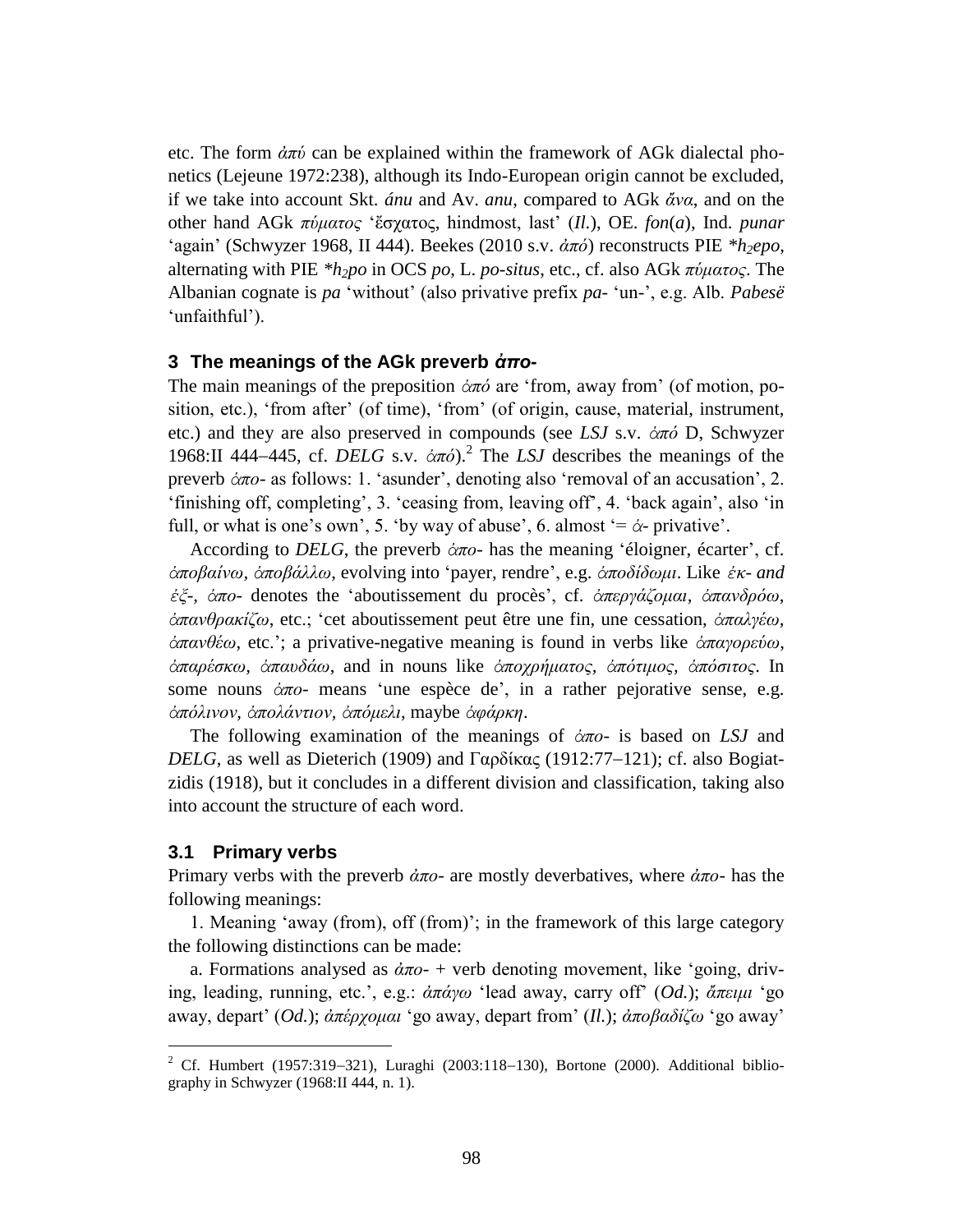(Ar.);  $\dot{\alpha}\pi\partial\beta\alpha\dot{\alpha}\omega$  'step off from a place' (*Il.*);  $\dot{\alpha}\pi\partial\dot{\alpha}\rho\mu\alpha\dot{\alpha}$  'to be gone away, to be far from, keep aloof from'  $(I_l)$ ;  $\dot{\alpha}$ *ποκινέω* 'remove or put away from'  $(I_l)$ ; *ἀπνπέηνκαη* "fly off or away" (*Il.*); *ἀπνπιάδσ* "lead away from" (A.R.), pass. "stray away from" (*Od.*); *ἀπνπιέσ* "sail away, sail off" (*Il.*); *ἀθάιινκαη* "spring off or down from" (A.); etc. The first examples are already found in Mycenaean and in the *Il.* ( $[a$ -*pe-i-si*[ =  $\tilde{a}\pi$ -εισι;  $\tilde{a}\pi\tilde{e}$ ργομαι,  $\tilde{a}\pi\tilde{o}$ βαίνω,  $\tilde{a}\pi\tilde{o}\pi\lambda\tilde{\epsilon}\omega$ , etc.).

b. Formations analysed as  $\dot{a}\pi o$ - + verb denoting 'carrying, taking, etc.', e.g.:  $$ (X.); *ἀπνθέξσ* "carry off or away" (*Il.*); *ἀθαηξέσ* I. "take away from" (*Od.*), II. *ἀθαηξνῦκαη* "take away for oneself" (*Il.*); etc. The first examples are already found in the *Il.* (*ἀπνθέξσ, ἀθαηξνῦκαη*, etc.).

c. Formations analysed as *ἀπν*- + verb denoting "cutting, splitting, breaking, etc.', e.g.: *ἀπαμάω* 'cut off' (*Il.*); *ἀποδρέπω* 'pluck off, pluck and take' (Hes.); *ἀπνδξύπησ* "tear off the skin, lacerate" (*Il.*); *ἀπνθόπησ* "cut off, hew off" (*Il.*); *ἀπνξξήγλπκη* "break off" (*Il.*); *ἀπνζρίδσ* "split, cleave off" (*Od.*); *ἀπνηέκλσ* "cut off, sever" (*Il.*); *ἀπνηκήγσ* "cut off from" (*Il.*); etc. The first examples are already found in the *Il.* (*ἀπακάσ, ἀπνθόπησ, ἀπνξξήγλπκη*, etc.).

There are also a few examples (Attic) analysed as  $\dot{\alpha}\pi o$ - + noun + suffix, where the noun denotes what is cut off, e.g.:  $\frac{\partial \pi}{\partial y}$  (cut off by the neck' (D.S.);  $\alpha \pi \alpha \nu \lambda i \zeta \omega$  'break off by the stalk, break short off' (E.);  $\alpha \pi \alpha \kappa \epsilon \varphi \alpha \lambda i \zeta \omega$  'behead' (Arr.); etc.; in these formations the suffix  $-i\zeta\omega$  may be explained by the infuence of verbs like *ἀπνκεξίδσ, ἀθνπιίδσ*, see under 1g.

d. Formations analysed as *ἀπν*- + verb denoting "throwing, darting, etc.", e.g.:  $απα$ ΐσσω 'dart away' (Emp.);  $απακοντίζω 'shoot away like a javelin, shoot off'$ (Arist.);  $\alpha \pi \partial \beta \alpha \lambda \partial \omega$  'throw off' (*Il.*);  $\alpha \pi \partial \rho \partial \beta \pi \tau \omega$  'throw away, put away' (*Il.*); *ἀθίεκη* "send forth, discharge" (*Il.*); etc. The first examples are already found in the *Il.* (*ἀποβάλλω, ἀπορρίπτω, ἀφίημι*, etc.).

e. Formations analysed as  $\dot{a}\pi o$ - + verb denoting 'washing, wiping, cleaning, etc.', e.g.:  $\alpha \pi \alpha \alpha \theta \alpha \alpha \rho \omega$  'cleanse off, clear away' (Ar.);  $\alpha \pi \alpha \lambda \omega \omega \omega$  'wash off' (*Il.*); *ἀπνκόξγλπκη* "wipe off or away from" (*Il.*); *ἀπνλίδσ* I. "wash off" (*Il.*), II. "wash clean' (Od.);  $\alpha \pi \partial x$ ύνω 'wash well, wash away' (Od.);  $\alpha \pi \partial \phi$  'wipe off' (Pherecyd.);  $\alpha \pi \omega \alpha \omega$  I. 'wipe off' (E.), II. 'wipe clean' (Ar.); etc.; cf. also  $$ (*Il.*). The first examples are already found in the *Il.* (*ἀπνινύσ, ἀπνκόξγλπκη,*  $\dot{\alpha}\pi$ *ονίζω*, etc.).

f. Many other formations with the general meaning "away (from), off (from)", analysed as *ἀπν*- + verb, e.g.: *ἀπακύλσ* "keep off, ward off" (*Il.*); *ἄπεηκη* "to be away or far from" (*Il.*); *ἀπείξγσ* "keep away from, debar from" (*Il.*); *ἀπέρσ* "keep off or away from' (*Il.*);  $\alpha \pi \partial \delta \epsilon \partial \delta \sigma \sigma \mu \alpha$  'frighten away' (*Il.*);  $\alpha \pi \partial \rho \phi \sigma \kappa \omega$  'leap off from" (*Il.*); *ἀπνηίζεκη* "put away, stow away" (*Il.*); *ἀθαξπάδσ* "tear off or from"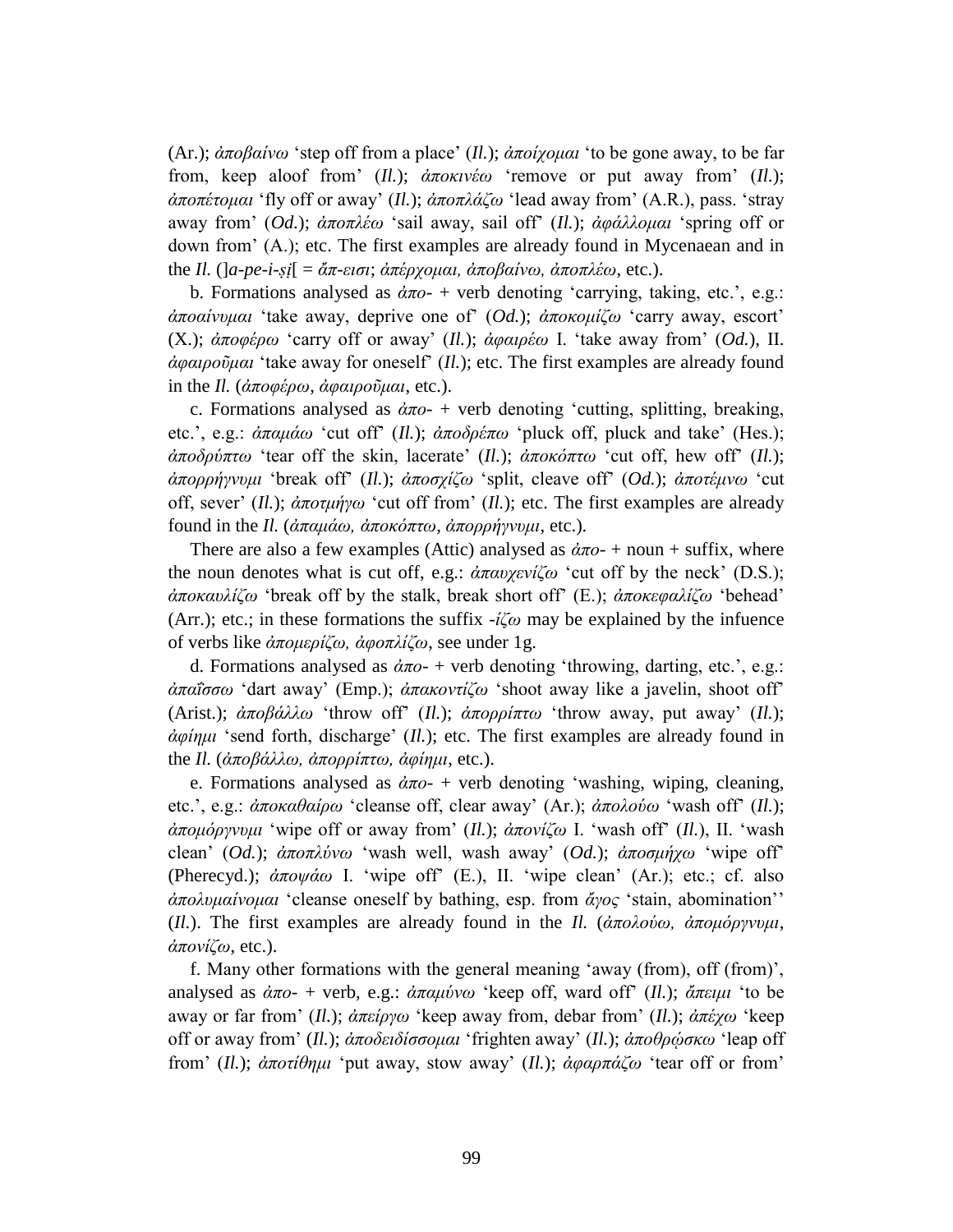(*Il.*); *ἀθίζηεκη* I. "put away, remove, keep out of the way" (A., Hdt.), II. pass. 'stand away or aloof from, keep far from'  $(I_l)$ ; etc. The first examples are already found in the *Il.* (*ἀπέρσ, ἀπνηίζεκη, ἀθαξπάδσ*, etc.).

g. Some verbs of the above categories could have been reanalyzed as *ἀπν*- + noun  $+$  suffix, with the meaning 'deprive of (the noun), take (the noun) off, away", e.g. *ἀπνκεξίδσ* (Pl.), *ἀθνπιίδσ* (*Il.*), reanalysed as *ἀπν-κεξ-ίδσ, ἀθ-νπιίζω*. This fact gave birth to new formations with  $$ *ἀπανθίζω* 'pluck off flowers' (A.); *ἀποδερματίζω* 'flay, strip' (Androm. ap. Gal.); *ἀπνδεξκαηόνκαη* "(of shields) to have their leather covering destroyed" (Plb.);  $\alpha \pi \partial \alpha \partial \phi$  "take the κίδαρις 'turban' off' (LXX);  $\alpha \pi \partial \mu \partial \phi$  'take away the mitre' (LXX); *ἀπονευρούμενος* (*ὁ τὰ νεῦρα κοπτόμενος*) 'cut from the nerves' (Hsch.); *ἀποξυλίζω* 'deprive of its woody fibre' (Arist.); *ἀποπτερυγόομαι* 'lose the wings' (Vett. Val.); *ἀποπυέω* 'suppurate' (Hp.); *ἀποσπερματίζω* 'shed semen' (Arist.);  $\dot{\alpha} \pi \omega \phi \lambda \omega \dot{\omega}$  'peel, strip off' (Nonn.);  $\dot{\alpha} \varphi \mu \alpha \tau \dot{\omega} \omega$  'strip of clothing' (Suid.); etc. The first examples of this group are found in Attic (*ἀπανθίζω, ἀποπυέω*,  $\alpha \pi$ *ρσπερματίζω*, etc.).

In Latin we find *abigo* "to drive away, to drive off, take away", *abeo* "to go away, depart', *aufero* 'to carry or fetch away', *abscido* 'to remove by cutting, cut off, away, or out", *abrumpo* "to break or pull off", *abicio* "to throw away from one", *abluo* "to wash off, out, or away", *absto* "to stand at a distance", etc.

2. Meaning 'from' (maybe  $\leq$  'away from, off from') in some formations analysed as  $\dot{\alpha}\pi$ *ο*- + verb, e.g.:  $\dot{\alpha}\pi$ αΐσσω 'spring from' (*Il.*);  $\dot{\alpha}\pi$ αιωρέομαι 'hang down from" (Hes.); *ἀπαιέμσ* "ward off from" (*Il.*); *ἀπνείθσ* "withdraw from" (*Il.* [Aristarch.]); *ἀπνθξύπησ* "hide from, keep hidden from" (*Il.*); *ἀπνιακβάλσ* "take or receive from' (Hdt.);  $\alpha \pi \alpha \alpha \omega$  'stop or hinder from' (*Il.*);  $\alpha \pi \omega \omega$  'start from" (*Il.*); *ἀπνζῴδσ* "save or preserve from" (S.), "keep safe" (Pl.); etc. Verbs like *ἀπαιέμσ* "ward off from" (*Il.*) alongside *ἀιέμσ* "ward off" (*Il.*) could have influenced this semantic evolution. The first examples of this group are found in the *Il.* (*ἀπαΐσσω, ἀποείκω, ἀποπαύω*, etc.).

3. Privative-negative meaning; more precisely:

a. A privative meaning, or more generally the opposite of the meaning expressed by the simple verb, is found in formations analysed as  $\dot{\alpha}\pi o$  + verb, e.g.: *ἀπαιείθσ* "wipe off, expunge" (D.); *ἀπακαπξόσ* "remove darkness" (Orph.); *άπαρέσκω* 'to be disagreeable to' (Th.); *ἀπεθίζω* 'disaccustom' (Aeschin.);  $\hat{\alpha}$ ποκηδέω '=ἀκηδέω' (*Il.*); ἀποστεγάζω 'uncover' (Emp.); ἀποσφραγίζω 'unseal' (D.L.); *ἀπνηηκάσ* "fail to honour, slight" (*h.Merc.*); *ἀπνραιηλόσ* "unbridle" (X.); *ἀθππλόσ* "awake from sleep" (*AP*: Antip. Thess., Ant. Diog.); etc. The first examples of this group are found in the *Il.* ( $\dot{\alpha}$ ποκηδέω, etc.).

Some of these verbs could have been reanalyzed as *ἀπν*- + noun + suffix, e.g. *ἀπακαπξόσ, ἀπεζίδσ, ἀπνζηεγάδσ, ἀπνζηξαηεύνκαη, ἀπνηηκάσ, ἀπνραιηλόσ,*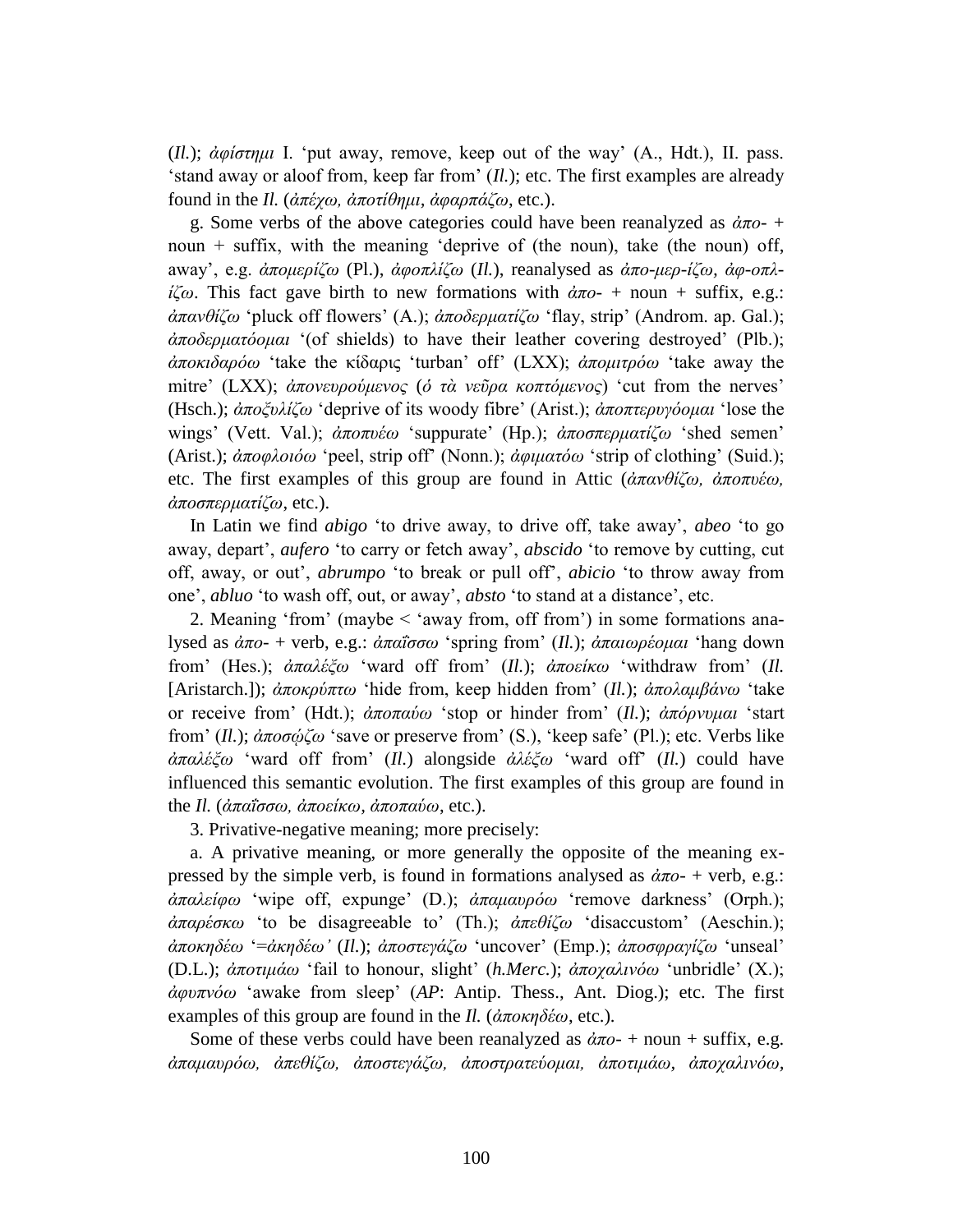*ἀθεςηάνκαη*, etc., and this fact gave birth to a new group of verbs formed with *ἀπν*- + noun + suffix, e.g.: *ἀπνγισηηίδνκαη* "to be deprived of tongue" (Luc.);  $\dot{\alpha}\pi\alpha\alpha\theta\theta\epsilon$ νεύ*ομαι* 'lay aside virginity' (Hp.);  $\dot{\alpha}\pi\alpha\alpha\theta\theta\epsilon$ νόω 'deflower' (LXX); *ἀποτεκνόομαι* 'to be deprived of children' (LXX); *ἀποφυλλίζω* 'strip (a plant) of its leaves' (Thphr.);  $\dot{\alpha}$ *φηνιάζω* 'refuse to obey the reins' (Ph.);  $\dot{\alpha}$ *φυπνίζω* 'awaken from sleep' (E.); etc.

The semantic evolution from the meaning 'away, off' to the privative one must have been influenced by at least one group of verbs lending themselves to both interpretations, namely formations with *ἀπν*- + verb meaning "get dressed, armed, etc.", e.g.: *ἀπακθηάδσ* "take off (a garment)" (Plu.); *ἀπακθηέλλπκη* "strip off garment' (Xenarch.);  $\dot{\alpha} \pi \alpha \mu \varphi i \zeta \omega$  'strip from one' (Men.);  $\dot{\alpha} \pi \alpha \mu \varphi i \sigma \kappa \omega$  'strip from one" (Ph.); *ἀπεζζένκαη* "undress oneself" (Luc.); *ἀπνδώλλπκη* "take the girdle off" (Chor., Hdn.); *ἀθνπιίδσ* "disarm" (D.S.), pass. "put off one"s armour" (*Il.*); etc. Some of these verbs are already attested in the *Il.* (*ἀφοπλίζομαι*).

b. A negative meaning is also found in a group of formations with  $\dot{\alpha}\pi_{0}$  + verb meaning 'say, etc.', e.g.: *ἀπαγορεύω* 'forbid' (Hdt.); *ἀπαυδάω* 'forbid' (S.); *ἀπεῖπνλ* "deny, refuse" (*Il.*); *ἀπελλέπσ* "forbid" (A.); *ἀπεύρνκαη* I. "wish a thing away, wish it may not happen" (E.), II. "reject, despise" (A.); *ἀπηζρπξίδνκαη* "oppose firmly, give a flat denial" (Th.);  $\alpha \pi \partial \delta \alpha \partial \alpha \omega$  'teach not to do' (Hp.); *άπολέγω* 'decline, refuse' (Plb.); *ἀπόμνυμι* 'take an oath away from, swear that one will not do' (*Od.*);  $\alpha \pi$ οσυμβουλεύω I. 'dissuade' (Arr.), II. metaph. 'divert' (Hp.); *ἀπνθάζθσ* "deny" (Plu.), pass. (S.); etc. The first examples of this group are found in Hom. (*ἀπεῖπνλ, ἀπόκλπκη*, etc.). Old verbs like *ἀπόκλπκη* seem to confirm the link between the meanings "away from" and "say no".

Closely related are verbs of the vocabulary of jurisdiction, usually opposed to similar formations with *κατα-*, e.g.: *ἀπηγορέομαι* 'defend oneself' (Arist.); *ἀπνδηαηηάσ* "pronounce in one"s favour in an arbitration, opp. *θαηαδηαηηάσ'* (Test. ap. D);  $\alpha \pi$ οδικάζω 'acquit, opp. καταδικάζω' (*SEG* 5th B.C., rest. in *Inscr. Cret.* 6th-5th B.C., Antipho);  $\alpha \pi \omega \psi \eta \phi i \zeta \omega \omega l$  I. 'vote away from, refuse to condemn' (Lycurg.), II. "vote a charge away from, acquit" (Antipho, Lys.); etc.; cf. words analysed as  $\dot{\alpha}\pi o$ - + noun + suffix, e.g.:  $\dot{\alpha}\pi o\delta u\epsilon \omega$  'defend oneself' (X.); *ἀπνινγένκαη* "speak in defence, defend oneself" (Antipho, Th., Eup.). The examples of this group are mostly Attic (*ἀποδιαιτάω, ἀποψηφίζομαι*, etc.).

In Latin we find *abdico* 'to abdicate, resign', 'to deny, refuse to acknowledge', *abiungo* 'to separate, detach', 'to unyoke', etc.

4. Meaning 'ceasing from, leaving off', in formations analysed as  $\dot{\alpha}\pi o$ - + verb, e.g.:  $\alpha \pi \alpha \lambda$ γέω 'work out one's grief for' (Th.);  $\alpha \pi \alpha \nu \theta$ έω 'finish blooming' (Thphr.), 'fade' (Hp.), mostly metaph. (Ar., Pl.);  $\alpha \pi \epsilon \sigma \theta i \omega$  'leave off eating' (Theopomp. Com.);  $\alpha \pi \circ \sigma \tau \circ \rho$ *yω* I. 'get rid of love, love no more' (Theoc.), 'loath, reject' (A.), II. 'empty of love, harden' (LXX); *ἀποτύπτομαι* 'finish beating the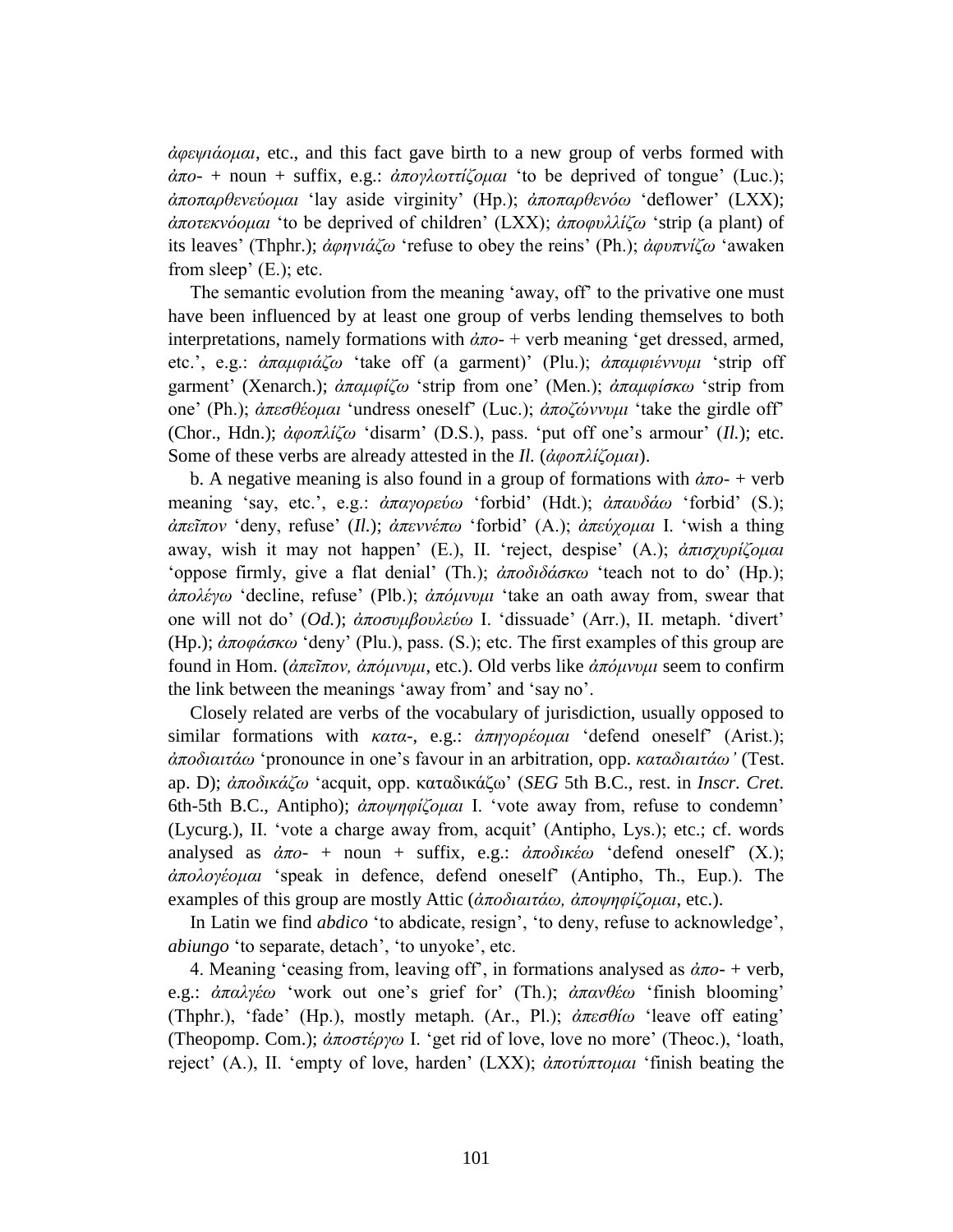breast" (Hdt.); etc. The older examples of this group are found in Attic (*ἀπαιγέσ, ἀπαλζέσ, ἀπνζηέξγσ, ἀπνηύπηνκαη*, etc.). This meaning seems to derive from the privative one, in verbs like *ἀπαλζέσ* attesting both of them: "lose its sweetness, ripen'  $>$  'finish blooming'.

5. There are also formations analysed as *ἀπν*- + verb, where *ἀπν*- is "strengthening the meaning" of the verb. Based on the interpretations of *LSJ*, we can divide the verbs of this category in two groups (of course the limits are not always clear):

a. verbs described in *LSJ* as having a meaning "completely, greatly, well, in full, etc.', or a strengthened or stronger meaning than the one of the simple word, e.g.:  $\alpha \pi \alpha \lambda \theta \alpha i$ *νομαι* 'heal thoroughly' (*Il.*);  $\alpha \pi \epsilon \gamma \theta \alpha i \rho \omega$  'hate utterly, detest' (*Il.*);  $\dot{\alpha}\pi\partial\theta\alpha\nu\mu\dot{\alpha}\zeta\omega$  'marvel much at' (*Od.*);  $\dot{\alpha}\pi\partial\theta\nu\eta\sigma\kappa\omega$  'strengthd. for  $\theta\nu\eta\sigma\kappa\omega$ ' (*Il.*); *άποκτείνω* 'stronger form of κτείνω, kill, slay' (*Il.*); *άπόλλυμι* 'stronger form of ὄιιπκη, destroy utterly" (*Il.*); *ἀπόκλπκη* "strengthd. for ὄκλπκη, take a solemn oath" (Th.);  $\alpha \pi \circ \tau \circ \beta \omega$  'strengthd. for τρίβω, wear out' (*Od.*);  $\alpha \pi \circ \varphi \eta \mu \iota$  'speak out, declare flatly or plainly" (*Il.*); etc.

b. verbs described in *LSJ* as having an almost identical meaning as the simple verb, e.g.: *ἀπάγχω* 'strangle, throttle' (*Od.*); *ἀπαρέσκομαι* 'to approve, to appease' (*Il.*); *ἀπεῖπνλ* "speak out, tell out, declare" (*Il.*); *ἀπεκέσ* "spit up, vomit forth" (*Il.*);  $\alpha \pi \epsilon \nu \alpha \rho i \zeta \omega$  'strip of arms' (*Il.*);  $\alpha \pi \partial \alpha \tau \epsilon \rho \mu \alpha \iota$  'portion out to' (*Il.*);  $\alpha \pi \partial \delta \epsilon \gamma \rho \mu \alpha \iota$ "accept" (*Il.*);  $\dot{\alpha}\pi$ ολέγω 'pick out, choose' (Hdt.);  $\dot{\alpha}\pi$ ονοστέω 'return, come home' (*Il.*);  $\alpha \pi \circ \alpha \kappa \circ \alpha \circ \alpha$  '(mostly in med.) pack up and carry off' (*SIG* 2nd B.C.); *ἀθάιινκαη* "jump, bound" (Ruf.); *ἀθήθσ* "arrive at or have arrived" (Pl.); *ἀθηθλένκαη* "arrive at, come to, reach" (*Il.*); etc.

Verbs from both categories are already attested in the *Il.*, but the majority of the verbs of the first one are older than the verbs of the second.

Cases with an intensive meaning, evolving to "absence of meaning", could have derived from verbs in which, due to the meaning of the simple verb, the meaning "away, off" of the preverb weakens, as it does not greatly affect the meaning of the derivative. This is the case of verbs like  $\alpha \pi \epsilon \nu \alpha \rho i \zeta \omega$  'strip of arms' (*Il.*) as opposed to *ἐναρίζω* 'strip a slain foe of his arms' (*Il.*): *ἐναρίζω* in itself means 'strip of arms (and take them away)', so *- does not contribute much to* the meaning of *ἀπελαξίδσ*. As a result, the meaning of the verbs with *ἀπν*- gradually became almost identical with the meaning of the simple verbs:  $\dot{\alpha} \pi \partial \delta \dot{\alpha} \nu \omega$ 'bite off a piece of (Aristomen.) > 'bite, gnaw' (Cratin.)  $\approx \delta \alpha \kappa v \omega$  'bite']; *ἀπνζιίβσ* "squeeze out" (Arist.) > "squeeze, dry, wring" (Diph.) [≈ *ζιίβσ* "squeeze, chafe"], which attest both meanings.

In Latin we find *abnego* 'to refuse, decline (to)', 'to refuse to give, deny', etc., *aboleo* 'to destroy, efface, obliterate', *absorbeo* 'to swallow down, devour', *abutor* 'to exhaust by using, use up', etc.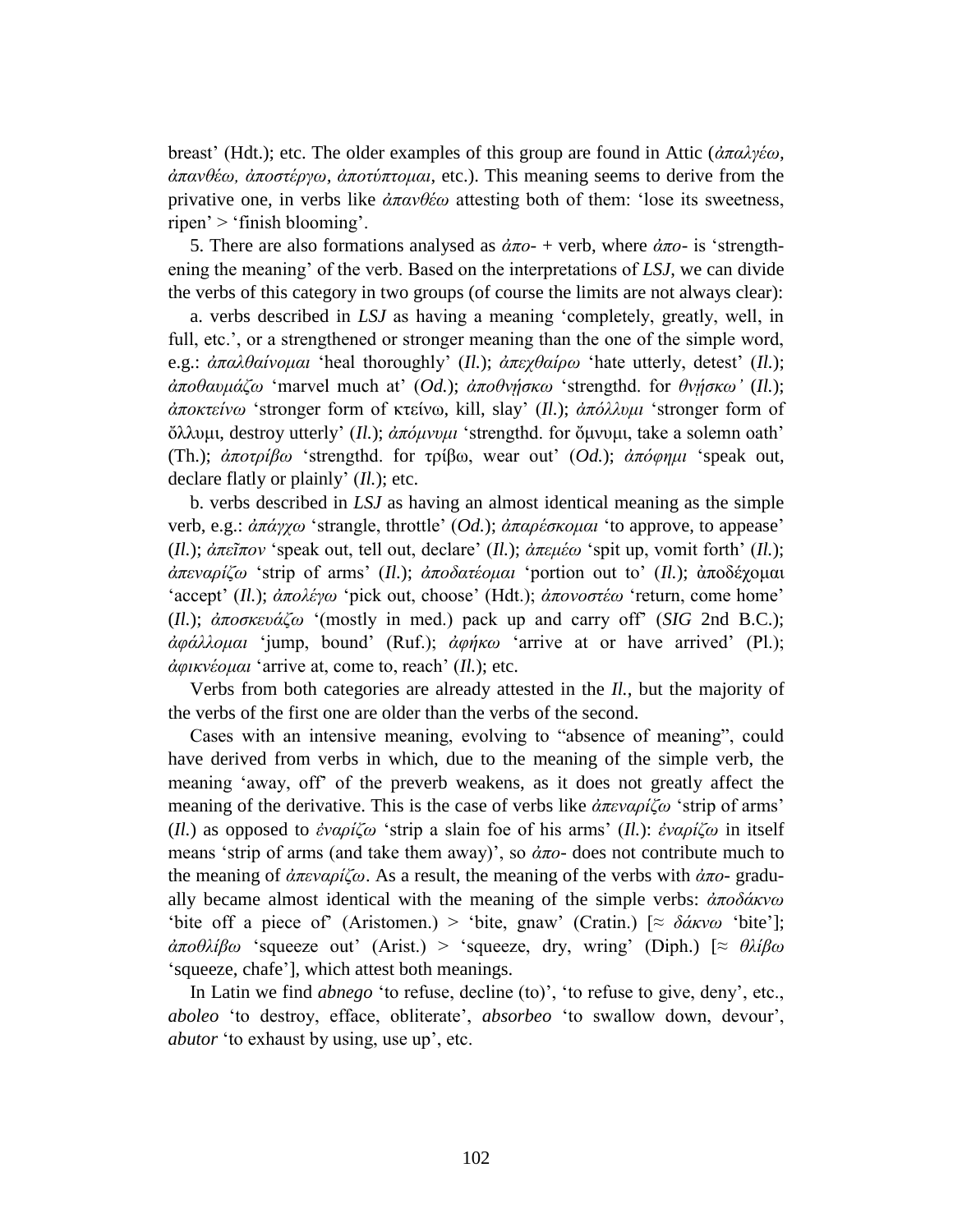6. Meaning 'finishing off, completing', in formations analysed as  $\dot{\alpha}\pi$ <sup>-</sup> + verb, e.g.: *ἀπεξγάδνκαη* I. "finish off, complete, bring to perfection" (Ar.), II. "cause, produce' (Pl.); *ἀπομάγομαι* 'finish a battle, fight it out' (Lys.); but most frequently analysed as  $\dot{\alpha}\pi o$ - + noun + suffix, e.g.:  $\dot{\alpha}\pi a \theta a \nu \alpha \tau i \zeta \omega$  I. 'aim at immortality' (Pl.), II. "deify" (D.S.); *ἀπαλδξόνκαη* "become a man, come to maturity" (E.); *ἀπνγαηόσ* "make into land" (Heraclit.); *ἀπνιενληόνκαη* "become a lion" (Heraclit.); *ἀπνιηζόσ* 'turn into stone, petrify' (Arist.); etc.

In some verbs we can observe the transition from the intensive meaning to the meaning "finishing of, completing" and to the structure *ἀπν*- + noun + suffix, e.g.: *άπελευθερόω* 'emancipate (a slave)' (Pl.); *άπερημόσμαι* 'to be left destitute of' (Th.);  $\dot{a}\pi$ ογυιόω 'enfeeble, unnerve' (*Il.*);  $\dot{a}\pi$ οδοχμόω 'bend sideways' (Od.); *ἀποθεόω* 'deify' (*PTeb.* 2nd B.C.);<sup>3</sup> ἀπολευκαίνω 'make all white' (Hp.); etc. The first examples of this group are found in Hom. (*ἀπνγπηόσ, ἀπνδνρκόσ*).

7. Meaning "back", in formations analysed as *ἀπν*- + verb, e.g.: *ἀπάγσ* "bring back, bring home" (*Il.*); *ἀπαηηέσ* "demand back, demand to have returned" (Hdt., A.);  $\alpha \pi \partial \delta \delta \omega \mu$  'give up or back, restore, return' (*Il.*);  $\alpha \pi \partial \alpha \omega \mu \partial \omega$  'carry back' (A.R.); *ἀπνιείπσ* "leave over or behind" (*Od.*), "desert, abandon" (*Il.*); etc. The meaning "back" is an old one, as it is already found in the *Il.* (*ἀπάγσ, ἀπνζηξέθσ*). Could we assume that the meaning "back" evolved from the intensive one in verbs like *ἀποστρέφω* 'turn' > 'turn back' (normal evolution for a verb meaning 'turn')  $\frac{\partial}{\partial \alpha}$  obtains the meaning 'back'?

8. Meaning "again", in few formations analysed as *ἀπν*- + verb, e.g.: *ἀπνηθνδνκέσ* "rebuild" (Jul.) (nisi leg. ἀλ-); *ἀπνθαζίζηεκη* "re-establish, restore, reinstate' (X., Ti. Lokr.); *ἀπορράπτω* 'sew up again' (Hdt.).

9. Also, meanings: 'a little', e.g.: *ἀποκοιμάομαι* 'get a little sleep' (Hdt.); 'in a way of abuse', e.g.:  $\alpha \pi \alpha \alpha \alpha \beta \omega$  'call by a name, esp. stigmatize as' (S.); cf.  $\alpha \pi \alpha \delta \omega$ 'sing out of tune' (Pl.).

We can easily observe that many verbs have more than one of the above mentioned meanings: *ἀπάγσ* "lead away, carry off" (*Od.*), also "bring back, bring home' (*Il.*);  $\alpha \pi \alpha \nu \mu \zeta \omega$  'carry away, escort' (X.), also 'carry back' (A.R.);  $\alpha \pi \alpha \hat{i} \sigma \sigma \omega$  'dart away' (Emp.), also 'spring from' (*Il.*);  $\alpha \pi \alpha \kappa \omega \mu \alpha \omega \omega \omega a$  'sleep away from home' (Pl.), also 'get a little sleep' (Hdt.);  $\alpha \pi \epsilon \sigma \theta i \omega$  'leave off eating' (Theopomp. Com.), also "eat, gnaw off" (Hermipp.); *ἀθάιινκαη* "spring off or down from" (A.), also "jump, bound" (Ruf.); etc. We can even find verbs with the privative meaning and the (opposite) intensive meaning: *ἀπαρέσκω* 'to be disagreeable to' (Th.) but also *ἀπαρέσκομαι* 'to approve, to appease' (*Il.*); *ἀπαξηάσ* "detach, separate" (D.) but also "hang up, strangle, swing freely" (E.); *ἀπνδαξζάλσ* "wake up" (Ael.) but also "sleep" (Plu.); *ἀπνιαγράλσ* "fail in drawing lots' (Lys.) but also 'obtain a portion of (a thing) by lot' (B., Hdt.);  $\alpha \pi \omega \alpha \kappa \omega \alpha \zeta \omega$ 

<u>.</u>

 $3$  See Schwyzer (1968, II 445).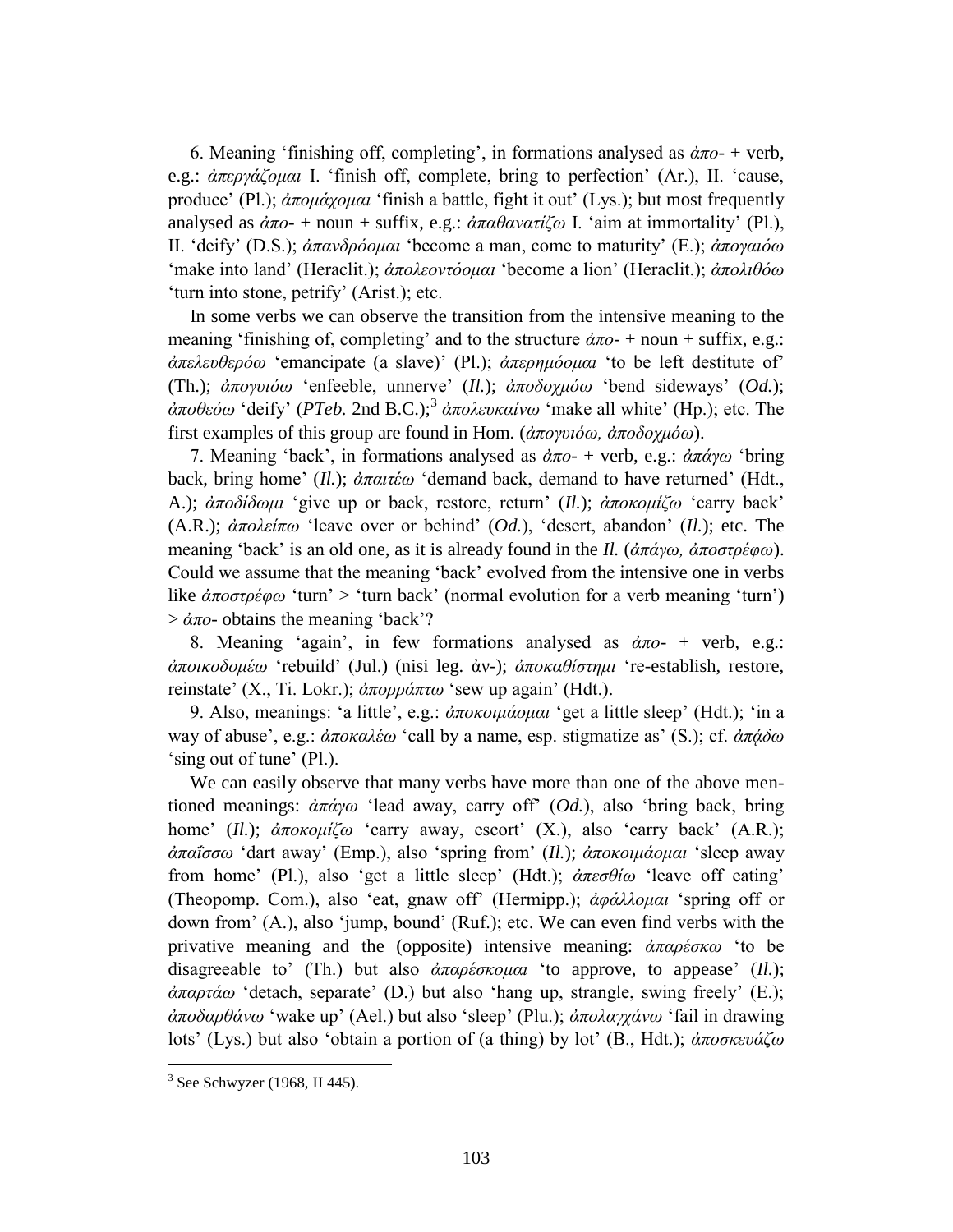"pull off" (Lycurg.) but also "(mostly in med.) pack up and carry off" (*SIG* 2nd B.C.);  $\alpha \pi \circ \sigma \kappa \circ \tau \circ \zeta$  "remove darkness" (Plu.) but also 'darken' (Porph.); *ἀπνζηεγάδσ* "uncover" (Emp.) but also "cover closely" (Thphr.); *ἀπνζθξαγίδσ* "unseal" (D.L.) but also 'seal up' (Plu.), med. (E.);  $\alpha\varphi\eta\kappa\omega$  'depart' (D.C.) but also 'arrive at or have arrived' (Pl.);  $\dot{\alpha}$ *φυπνόω* 'awake from sleep' (*AP*: Antip. Thess., Ant. Diog.) but also "fall asleep" (*Ev. Luc.*); etc.

All the primary verbs are very productive. They form:

a. secondary nouns, usually nomina actionis or agentis, like *ἀπερωεύς* "thwarter" (*Il.*), *ἀπόδξαζηο* "running away, escape" (Hdt.), *ἀπνθνπή* "cutting off" (A.), *ἀθαίξεζηο* "taking away, carrying off, removal" (Pl.);

b. secondary adjectives, like *ἀπορρώξ* 'broken off, abrupt, sher, precipitious' (*Od.*), subst. (*Il.*), *ἀπόβιεηνο* "to be thrown away or aside" (*Il.*), *ἀπόηξνπνο* "turned away, far from men' (*Od.*);

c. secondary adverbs, like  $\alpha \pi \circ \alpha \delta \circ \delta \circ \gamma$  'from afar' (*Il.*),  $\alpha \pi \circ \alpha \delta \circ \gamma \circ \gamma$  'stretched at length' (Luc.),  $\alpha \pi \circ \alpha \pi \alpha \delta n v$  'turned away' (Opp.).

Only a few of the secondary derivatives are found in Hom.: *ἀπεξσεύο,* άπορρώ*ζ, άπόβλητος, άπότροπος, άποσταδόν*.

#### **3.2 Relations with other morphemes**

In primary verbs, *ἀπν*- can be related to other AGk morphemes (cf. Schwyzer 1968: II 461; see also Γαρδίκας 1912: 77-116).

1. Most interesting is the relation between *ἀπν*- and the preverb *ἐθ-/ἐμ*-. As concerns the meaning 'away (from), off (from)', we can find parallel (quasi-)synonymous formations with  $\alpha \pi$ o- and  $\alpha \kappa$ -/ $\alpha \xi$ -, the former being closer to the notion "away" while the latter to the notion "out". The parallelism extends in all seven subgroups of the meaning (1), e.g.:

a.  $\alpha \pi \alpha y \omega$  'lead away, carry off' (*Od.*) ≈  $\epsilon \xi \alpha y \omega$  'lead out, lead away' (*Il.*);  $\alpha \pi \epsilon \lambda \alpha \omega$  'drive away, expel from' (E.), pass. 'to be driven away' (Hdt.)  $\approx$ *ἐζελαύνω* 'drive away, expel' (*Il.*); *ἀπέρχομαι* 'go away, depart from' (*Il.*) ≈ *ἐζέρχομαι* 'go or come out of' (*Il.*); *ἀποβαίνω* 'step off from a place' (*Il.*) ≈ *ἐθβαίλσ* "step out of or off from" (*Il.*);

b. *ἀποαίνυμαι* and *ἀπαίνυμαι* 'strip off, remove' (*Il.*), 'take away, deprive one of" (*Od.*) ≈ *ἐζαίνυμαι* 'take out or away' (*Od., Il.*); *ἀποφέρω* 'carry off or away'  $(H_{\cdot}) \approx \epsilon \kappa \varphi \epsilon \varphi \varphi$  'carry out of'  $(H_{\cdot})$ ; *ἀφαιρ*έ $\varphi$  I. 'take away from'  $(Od_{\cdot})$ , II. *ἀφαιροῦμαι* 'take away for oneself' (*Il.*) ≈ *ἐξαιρέω* 'take out' (*Il.*);

c.  $\alpha \pi \alpha \mu \alpha \omega$  'cut off' (*Il.*)  $\approx \epsilon \xi \alpha \mu \alpha \omega$  'mow or reap out, finish mowing or reaping' (*Il.*), 'cut off' (S.);  $\alpha \pi \omega \rho \gamma \gamma \nu \omega \mu$  'break off' (*Il.*)  $\approx$  ἐκρρήγνυμι 'break off, snap asunder'  $(II.);$ 

d. *ἀπνβάιισ* "throw off" (*Il.*) ≈ *ἐθβάιισ* "throw or cast out of" (*Il.*); *ἀθίεκη* 'send forth, discharge'  $(Il.) \approx \dot{\varepsilon} \xi i \eta \mu i$  'send out, let go out'  $(Il.)$ ;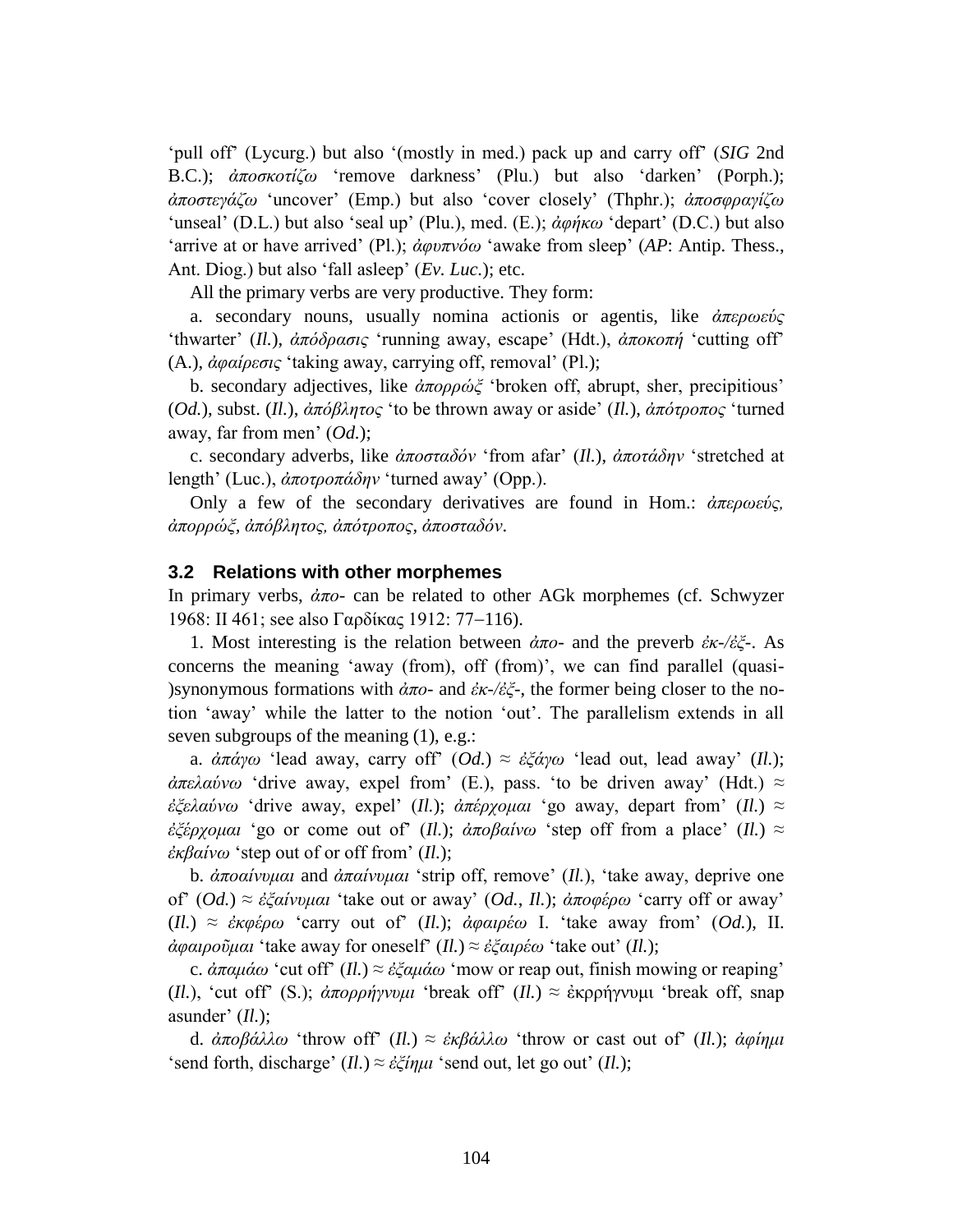e. *ἀποκαθαίρω* 'cleanse off, clear away' (Ar.) ≈ *ἐκκαθαίρω* 'clear out' (*Il.*);

f. *ἀπακύλσ* "keep off, ward off" (*Il.*) ≈ *ἐμακύλνκαη* "ward off from oneself, drive away' (A.);  $\dot{\alpha} \pi \partial \theta \rho \dot{\omega} \sigma \kappa \omega$  'leap off from' (*Il.*) ≈  $\dot{\varepsilon} \kappa \theta \rho \dot{\omega} \sigma \kappa \omega$  'leap out of' (*Il.*);  $\dot{\alpha}$ ποχέω 'pour out or off, spill, shed' (*Od.*) ≈ *ἐκχέω* 'pour out' (*Il.*);

g.  $\alpha \pi \omega \in \alpha$  'suppurate' (Hp.)  $\approx \alpha \epsilon \times \alpha$  'suppurate' (Hp.);  $\alpha \pi \omega \omega \omega \omega$  'extract the juice' (Hp.)  $\approx \frac{\dot{\varepsilon}}{xyv\lambda \omega u}$  to be squeezed out' (Gal.).

2. As concerns the meaning "from", there are also parallel (quasi-)synonymous formations with *ἀπν*- and *ἐθ*-*/ἐμ*-, e.g.: *ἀπαησξένκαη* "hang down from" (Hes.) ≈ *ἐμαησξένκαη* "to be suspended from" (Hp.); *ἀπνθεύγσ* "flee from, escape" (*Batr.*, Thgn.)  $\approx \dot{\varepsilon} \kappa \omega \varepsilon \dot{\omega} \gamma \omega$  'flee out or away, escape' (*Il.*).

3. A privative meaning is also found in (quasi-)synonymous formations with *ἀπο-* and *ἐκ-/ἐζ-*, and seldom with *ἀ-* (< privative prefix *\*n-*) and *παρα-*, e.g.: *ἀπακμάζω* 'go out of bloom, fade away' (v.l. in Pl.) ≈ παρακμάζω 'to be past the prime' (X.); *ἀπαλείφω* 'wipe off, expunge' (D.) ≈ *ἐξαλείφω* 'wipe off, expunge' (D.), med. 'annoint' (Sapph.);  $\alpha \pi \partial \delta \omega$  'strip off' (*Il.*) ≈  $\epsilon \kappa \delta \omega$  'strip off' (*Il.*); *ἀπνθαιύπησ* "uncover" (Hdt.) ≈ *ἐθθαιύπησ* "uncover" (Hdt.); *ἀπνθεδέσ* "= *ἀκηδέω' (Il.)* ≈ *ἀκηδέω* 'take no cure of, no heed of' (Il.); *ἀπόμνυμι* 'take an oath away from, swear that one will not do'  $(Od.) \approx \frac{\partial^2 u}{\partial u \partial y}$  'swear in the negative' (S.), med. "deny or disown upon oath, swear formally that one does not know, abjure" (D.); *ἀπνηεθλόνκαη* "to be deprived of children" (LXX) ≈ *ἀηεθλέσ* "have no children" (v.l. in Hp., LXX), *ἀηεθλόνκαη* "make childless", *κ' ἀηέθλσζε* "has robbed me of children" (Bernand *IMEG*); *ἀθνπιίδσ* "disarm" (D.S.), pass. "put off one"s armour" (*Il.*) ≈ *ἐμνπιίδσ* "disarm, deprive" (App.); *ἀθππλίδσ* "awaken from sleep' (E.)  $\approx \frac{\dot{\epsilon}}{\varepsilon} \frac{\partial \pi v}{\partial \omega}$  'awaken from sleep' (Chrysipp.); etc.

4. As concerns the intensive meaning, there are parallel (quasi-)synonymous formations with *ἀπν*- and *ἐθ*-*/ἐμ*- and seldom with *δηα*-, *ἐπη-, θαηα-, παξα*-, e.g.: *ἀπαξθέσ* "suffice, be sufficient" (Sol. ap. Arist.) ≈ *ἐμαξθέσ* "to be quite enough for, suffice for' (Heraclit.); *ἀπάρχομαι* 'make a beginning' (*Il.*) ≈ ἐξάρχομαι 'begin, take the lead in, initiate' (*Il.*);  $\dot{a}\pi a\tau\mu\dot{a}\zeta\omega$  'dishonour greatly' (A.)  $\approx$ *ἐμαηηκάδσ* "dishonour utterly" (S.); *ἀπεῖπνλ* "speak out, tell out, declare" (*Il.*) ≈ *ἐμεῖπνλ* "speak out, tell out, declare" (*Il.*); *ἀπειέγρσ* "strengthd. for ἐιέγρω, convict, expose, refute" (Antipho) ≈ *ἐμειέγρσ* "strengthd. for *ἐιέγρσ*, convict, confute, refute" (Simon.); *ἀπεκέσ* "spit up, vomit forth" (*Il.*) ≈ *ἐμεκέσ* "vomit forth, disgorge' (*Od.*);  $\alpha \pi$ εναρίζω 'strip of arms' (*Il.*) ≈ *ἐξεναρίζω* 'strip off' (*Il.*); *ἀπογυμνόω* 'strip bare' (*Od.*) ≈ *ἐκγυμνόω* 'bare, expose' (Hsch.); *ἀποδέχομαι* 1. "accept" (*Il.*), 2. "receive favourably, approve" (Antipho, Th.) ≈ *ἐκδέχομαι* "take or receive from' (*Il.*) ≈ *καταδέγομαι* 'receive, admit' (Pl.) ≈ παραδέγομαι 1. 'receive from' (*Il.*), 2. 'admit' (Pl.); *ἀποθνήσκω* 'strengthd. for *θνήσκω'* (*Il.*) ≈ *ἐκθνήσκω* I. "die away, to be like to die" (*Od.*), II. "= *ἀποθνήσκω*" (Luc.); *ἀποκινδυνεύω* "make" a desperate venture, try a forlorn hope' (Th.)  $\approx \pi \alpha \rho \alpha \kappa \nu \delta \nu \kappa \delta \omega$  1. 'make a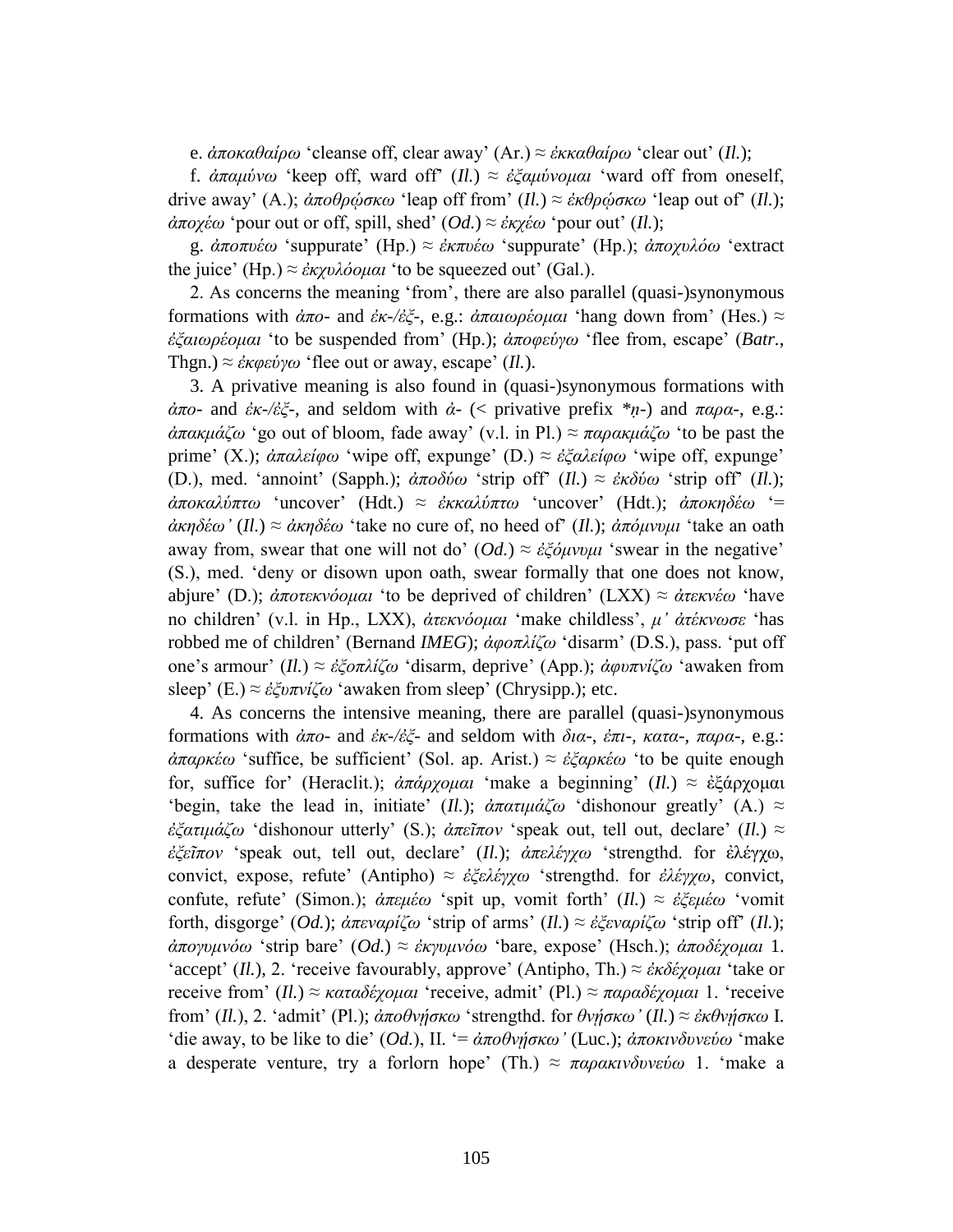venture" (Hp.), 2. "venture, risk" (Ar.); *ἀπνθιαίσ* "mourn for, lament" (Thgn., A., Pl.) ≈ *κατακλαίω* 'bewail laudly, lament' (Ar.); *ἀποκνέω* 'shrink from' (Th.), 'shrink back, hesitate' (Th.)  $\approx \kappa \alpha \tau \omega \kappa \kappa \omega$  'shrink from' (S.), 'shrink back' (A.); *ἀπολέγω* 'pick out, choose' (Hdt.) ≈ *ἐκλέγω* 'pick or single out' (Th.) ≈ *ἐπιλέγω* "pick out, select" (Hdt.);  $\dot{\alpha}\pi\dot{\alpha}\lambda\lambda v\mu t$  "stronger form of  $\ddot{\alpha}\lambda\lambda v\mu t$  "destroy utterly" (Il.)  $\approx$ *διόλλυμι* 'destroy utterly, bring to naught' (Emp.) ≈ *ἐξόλλυμι* 'destroy utterly' (*Od.*);  $\alpha \pi$ οσβέννυμι 'extinguish, quench' (*Trag. Adesp.*, Ar.), pass. (Heraclit.) ≈ *θαηαζβέλλπκη* "put out, quench" (*Il.*); *ἀπνηείλσ* "stretch out, extend" (Arist.), pass. (X.), "extend, prolong" (Pl.)  $\approx \epsilon \kappa \tau \epsilon i \nu \omega$  'stretch out' (A.)  $\approx \pi \omega \alpha \tau \epsilon i \nu \omega$  I. 'stretch out along, beside or near" (Hp.), II. "stretch or lie beside or along" (Hdt.); *άποφθείρω* 'destroy utterly' (A.) ≈ *ἐκφθείρω* 'destroy utterly' (Scymn.), pass. 'to be undone, ruined' (E.); *ἀφικνέομαι* 'arrive at, come to, reach' (*Il.*) ≈ *ἐξικνέομαι '*reach, arrive at' (*Il.*); etc. Cf. also *ἀποιιορφόω 'change into the form of'* (Eust.)  $\approx$ *κεηακνξθόσ* "transform" (Gal.).

5. As concerns the meaning "finishing off, completing", there are parallel (quasi-)synonymous formations with *ἀπν*- and *ἐθ-/ἐμ*-, e.g.: *ἀπεξγάδνκαη* I. "finish off, complete, bring to perfection' (Ar.), II. 'cause, produce' (Pl.) ≈ *ἐξεργάζομαι* I. "work out, bring to completion" (Hdt.); most frequently analysed as  $\dot{\alpha}\pi o$ - + noun + suffix, e.g.: *ἀπαγριόομαι* 'become wild or savage' (S.) ≈ *ἐξαγριόω* I. 'make wild or waste" (Dsc.), pass. "to be made so" (Isoc.), II. "make savage" (Hdt.); *ἀπνιηζόσ* 'turn into stone, petrify' (Arist.)  $\approx \dot{\varepsilon} \kappa \lambda \iota \theta \dot{\varepsilon} \omega$  'turn into stone' (Tz.);  $\dot{\alpha} \pi \sigma \tau \nu \varphi \lambda \dot{\varepsilon} \omega$ "make quite blind" (Arist.) ≈ *ἐθηπθιόσ* "make quite blind" (*Batr.*, Hdt.); *ἀθπγηάδσ* 'cure, heal' (Archit. ap. Gal.)  $\approx \frac{\partial^2 u}{\partial x \partial y}$  'heal thoroughly' (Plb.); etc.

Antonymous relations are also found, e.g.:  $\alpha \pi \alpha \beta \alpha \alpha'$  detach, separate' (D.)  $\neq$ *ζπλαξηάσ* "knit or join together" (E., Th.); *ἀπέξρνκαη* "go away, depart from" (*Il.*)  $\neq \pi \rho \sigma \varepsilon \varepsilon \rho \chi \rho \mu \alpha \iota$  'come or go to' (A., Hdt.);  $\alpha \pi \sigma \mu \omega \zeta \omega$  'bewail loudly' (A.)  $\neq$ *ὑποιμώζω* 'wail softly, whimper' (Luc.); *ἀποπλέω* 'sail away, sail off' (*Il.*)  $\neq$ *προσπλέω* 'sail towards or against' (Hdt.) ≈ *καταπλέω* I. 'sail from the high sea to land, put in' (*Od.*), II. 'sail back' (Hdt.);  $\alpha \pi o \sigma \varphi \rho \alpha \varphi \zeta \omega$  'unseal' (D.L.)  $\neq$ *ἐκσφραγίζομαι* 'to be shut out from' (E.), 'to be sealed' (*BGH*); *ἀποτρέπω* 'turn away from' (*Il.*), 'prevent, avert' (Hdt.)  $\neq \epsilon \pi \pi \rho \epsilon \pi \omega$  'turn to or towards' (*Od.*), "permit" (Ar.)  $\approx \pi \rho \sigma \tau \rho \epsilon \pi \omega$  I. "urge forwards" (*Il.*), II. "urge on, impel" (S.);  $$ (Gal.); etc. (About  $\dot{\alpha}\pi o$ - and  $\kappa \alpha \tau \alpha$ - see also under 3.1 [3b].)

#### **3.3 Primary nouns**

The meanings of the preverb *ἀπν*- in primary nouns and adjectives are presented by Schwyzer (1968: II 444). One can assume the following categories:

1. Adjectives where  $\dot{\alpha}\pi o$ - has the meaning 'away, off', analysed as  $\dot{\alpha}\pi o$ - + noun (+ suffix), e.g.: *ἀπάλζξσπνο* "far from man" (A.); *ἀπνβώκηνο* "far from an altar"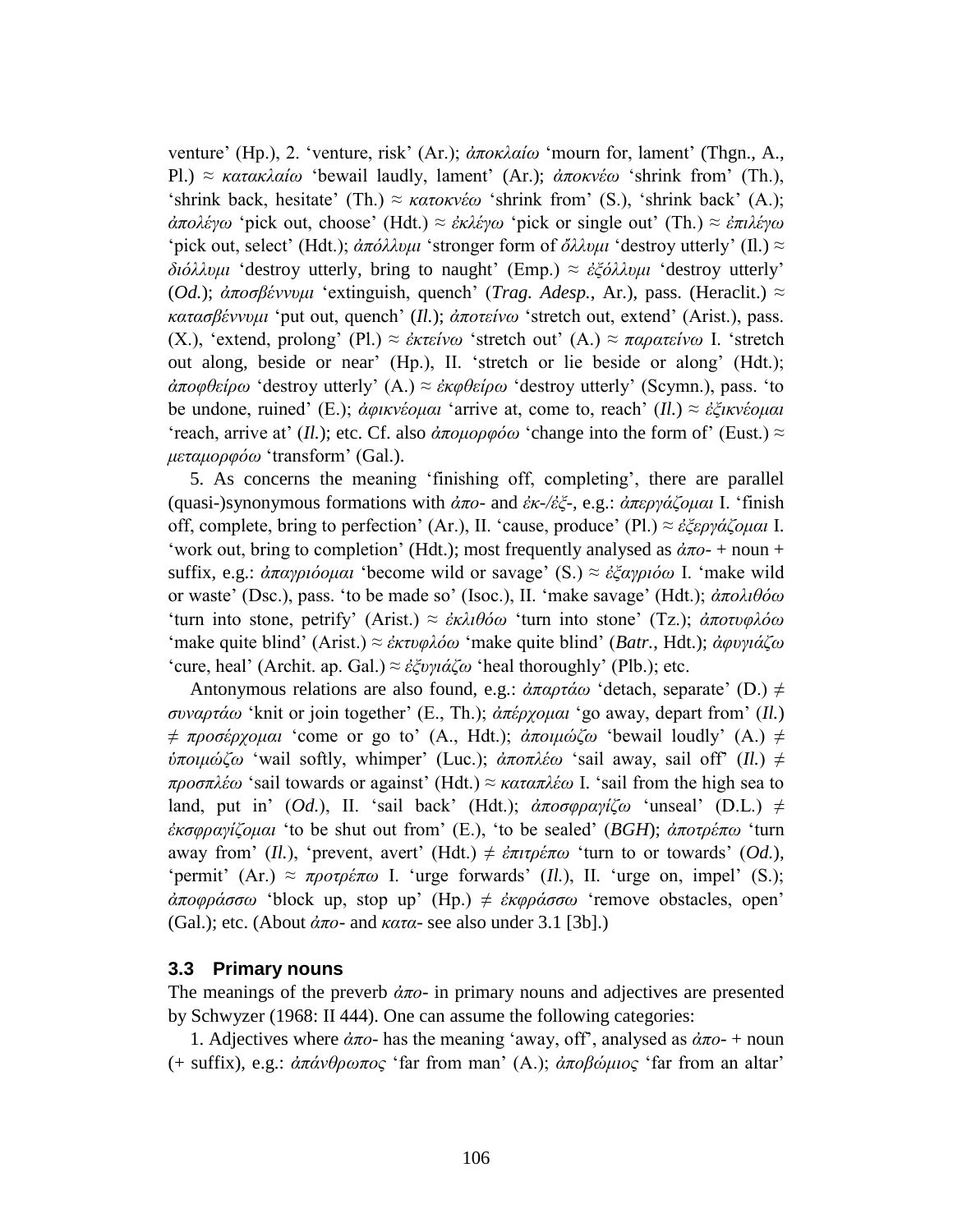(E.); *ἀπήσξνο* "high in air" (*Od.*); *ἀπόδεκνο* "away from one"s country, abroad" (Pi.); *ἄπνηθνο* I. "away from home, abroad" (S.), II. "settled as a colony" (Ar.), "colonist" (Hdt.); *ἀπόκεντρος* "away from a cardinal place" (Man.); *ἀπόκοιτος* "sleeping away from" (Aeschin.);  $\alpha \pi \partial \alpha \partial \alpha$  "far from the city, banished" (A.); *ἀπόζθελνο* "encamping apart, living and messing alone" (X.); *ἀπόηαπξνο* "apart from the bull" (Arist.); *ἀπόηξνπνο* "turned away, far from man" (*Od.*); *ἀπόηξνθνο* "reared away from home" (Hdt.);  $\alpha \pi \frac{\partial \rho}{\partial \zeta}$  "far from the boundaries" (v.l. in S.); *ἄθνξκνο* "moving off from, departing from" (S.); etc. Cf. the derivative *ἄπηνο* "far away, far off, distant" (*Il.*). Also nouns: *ἀπειηαζηήο* "one who keeps away from the Ἡιηαία" (Ar.); *ἀπνδνξά* "peeling of the skin" (Agathin. ap. Orib.); *ἀπόπαηνο* 'privy' (Ar.);  $\alpha \pi \delta \pi \lambda o \circ \delta$  'sailing away' (Hdt.);  $\alpha \varphi \tilde{\eta} \lambda \tilde{\zeta}$  'beyond youth, elderly' (Hdt.); *ἄθνδνο* ἡ "going away, departure" (Hdt.); etc. The first examples of this group are found in Hom. (*ἀπήσξνο, ἀπόηξνπνο*, etc.).

2. Adjectives with the meaning "from", e.g.: *ἀπόγεηνο* "from land, coming off land' (Arist.); *ἀπόγονος* 'born or descended from' (Hdt.); *ἄποπτος* 'seen or to be seen from a place' (Arist.); *ἀπόσκοπος* 'erring from the mark' (Emp.); *ἀπόσπορος* "born from" (Musae.); etc. Also nouns: *ἀπαρκτίας* 'north wind' (Arist.); *ἀπειηώηεο* (Hdt.) and *ἀθειηώηεο* (*IG*, Apion ap. J.) "east wind"; *ἀπόπαηνο* "ordure" (Hp.); etc. The first examples of this group are found in Emp. and in Attic (*άπόγονος, άπόσκοπος*, etc.).

3a. (Almost) privative adjectives, analysed as  $\dot{\alpha}\pi o$ - + noun (+ suffix), e.g.: *ἀπαίζηνο* "ill-omened" (App.); *ἀπάλζξσπνο* "inhuman, savage" (S.); *ἀπάμηνο* "= *ἀλάμηνο*, unworthy of" (Pl.); *ἄπαηνο* "immune from punishment" (*Inscr. Cret.* 6th B.C., *Leg. Gort.*);  $\alpha \pi \delta \delta \epsilon \pi \nu o \varsigma$  '=  $\alpha \delta \epsilon \nu \pi \nu o \varsigma$ ' (Hsch.);  $\alpha \pi \delta \theta \epsilon o \varsigma$  'far from the gods, godless' (S.);  $\alpha \pi \partial \theta \psi \mu \nu \phi$ ; 'not according to the mind, unpleasant, hateful' (*Il.*); *ἀποκαίριος* '= ἄκαιρος, unseasonable' (S.); *ἀποκηδής* '= *ἀκηδής*, negligent', adv. (Hp. ap. Gal.);  $\hat{\alpha}$ πόκληρος 'without lot or share of' (Pi., Emp.);  $\hat{\alpha}$ ποκόλαστος "unpunished" (Zos. Alch.);  $\alpha \pi \omega \omega \sigma \theta o \varsigma$  "away from (i.e. without) pay, unpaid or underpaid' (X.);  $\alpha \pi \delta \xi \epsilon \nu o \varsigma$  'alien to guests, inhospitable, stronger than  $\alpha \xi \epsilon \nu o \varsigma'$ ' (S.);  $\alpha \pi \phi \rho \eta \tau o \varsigma$  I. 'forbidden' (S.), II. 'not to be spoken, secret' (Hdt.);  $\alpha \pi \phi \sigma \pi \sigma \nu \delta \sigma \varsigma$  'stronger form of  $\alpha \sigma \pi \sigma \nu \delta \sigma \varsigma$ ' (Poll.);  $\alpha \pi \sigma \tau \epsilon \kappa \nu \sigma \varsigma$  'sterile' (Vett. Val.); *ἀπόηηκνο* "put away from honour, stronger than *ἄηηκνο*" (Hdt.); *ἀπνηπρήο* "missing" (Pl.); *ἀπόφθεγκτος* '= *ἄφθεγκτος*' (E.); *ἀποφύλιος* 'having no tribe, foreign' (A.); *ἀπόρεηξνο* "unprepared" (Plb.); *ἀθέηαηξνο* "friendless" (Theopomp. Hist.); *ἀθέςαινο* "without a spark of fire" (Hsch.), "uncooked" (*Suppl. Hell.* 3rd B.C.); *ἄθνιθνο* "not having weight" (Str.); *ἀθόκνηνο* "unlike" (Dsc.); etc. Also nouns: *ἀπακμή* 'decline' (Longin.); *ἀπαξία* 'disvalue' (Zeno); *ἀπευγή* 'deprecation' (Men. Rh.); *ἀπογένεσις* 'decease' (Porph.); *ἀποδυναμία* 'lack of power' (Olymp.); *ἀπόλνηα* "loss of all sense" (Th.); etc. The first examples of this group are found in Hom. (άποθύμιος).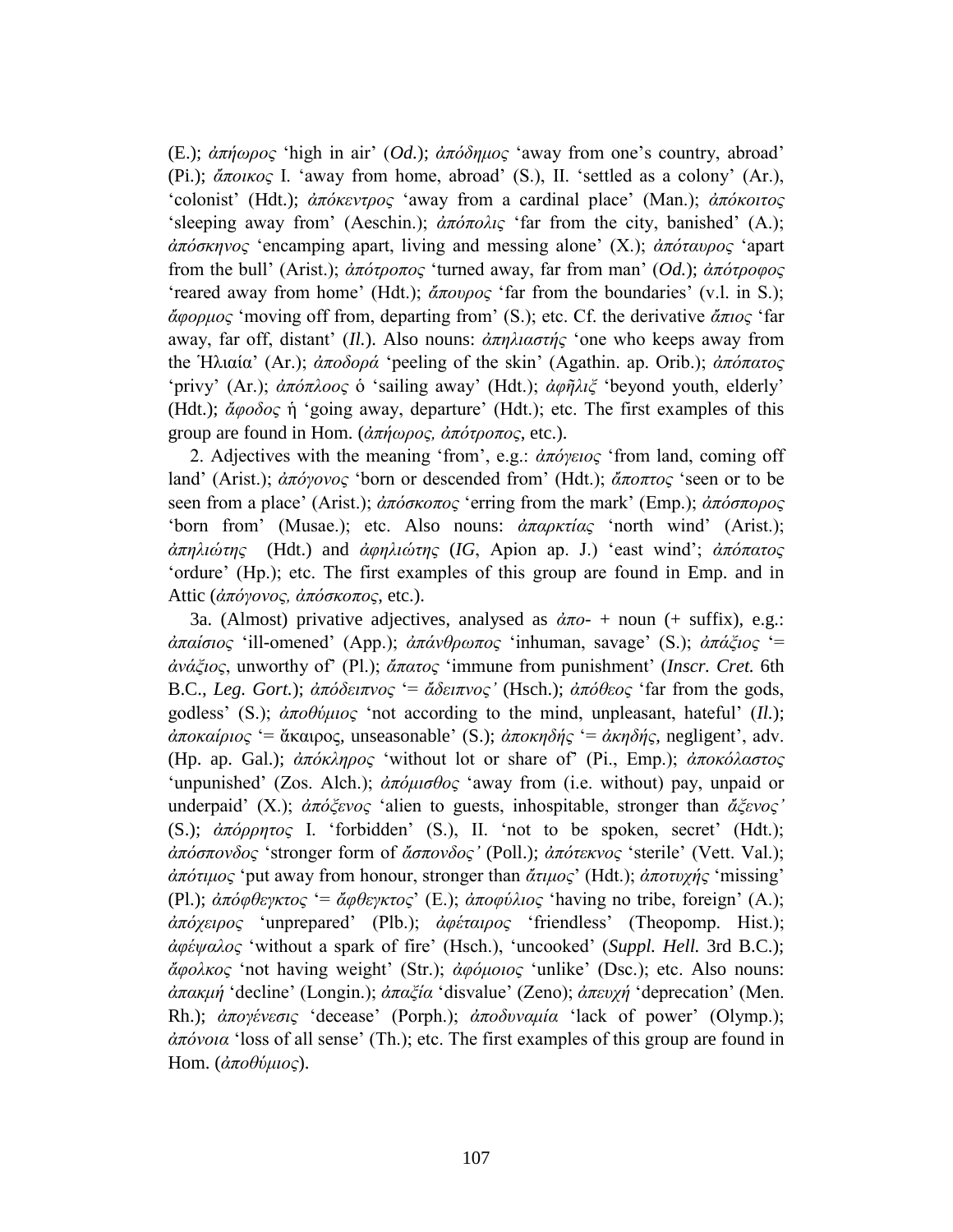b. Closely related is the meaning 'formerly' in the adjective *άποπραιπόσιτος* "formerly praepositus" (*PMasp.* 6th A.D.); and mainly in the nouns: *ἀπνβαζηιεύο* "ex-king" (*AB*); *ἀπόδνπινο* "freedman" (Suid.); *ἀπνδξαθσλάξηνο* "ex-standardbearer' (*PAmst.* 501 A.D.);  $\alpha \pi \alpha \beta \gamma \alpha \zeta$  'ex-eparch (perfect)' (*PLips.* 391 A.D.); *ἀπνζηξάηεγνο* "retired general" (D.) The first example is found in D. (*ἀπνζηξάηεγνο*; but see Schwyzer 1968, II 444).

In Latin we find *absonus* "of unpleasant sound, harsh, discordant", *amens* "out of one"s mind, demented, insane", *absimilis* "dissimilar, unlike", etc.

4. Adjectives with an intensive meaning, analysed as  $\dot{\alpha}\pi$ <sup>-</sup> + noun (+ suffix), e.g.: *ἀπαλεξίκακος '= ἀλεξίκακος'* (Orph., dub. in *IG*, Porph. ap. Eus.); *ἀπαρκής* 'sufficient' (Hsch.);  $\alpha \pi \epsilon \rho \eta \mu o \varsigma$  'strengthd. for  $\epsilon \rho \eta \mu o \varsigma$ ' (*Sch. Pi.);*  $\alpha \pi \delta \kappa \epsilon \nu o \varsigma$  *'not* quite full' (Dsc.), 'empty' (Hero, *PCair.Zen.* 3rd B.C.);  $\alpha \pi \delta \kappa \rho \nu \varphi$ ος 'hidden, concealed' (E., Hdt.); *ἀπόξυρος* 'cut sharp off, abrupt, sheer' (Luc.); *ἄποξυς* "tapering" (Hp.);  $\frac{\partial \pi}{\partial \sigma \kappa \lambda \eta \rho o \varsigma}$  'strengthd. for  $\frac{\partial \kappa \lambda \eta \rho o \varsigma}{\partial \varsigma}$ , very hard' (Philum.); *ἀπόηνικνο* "bold, daring" (Heph. Astr.); *ἀθακαξηνεπήο* "= *ἁκαξηνεπήο*, talking at random" (Il.); *ἀθόκνηνο, ἀθόκνηνλ* "copy" (LXX); etc. Also nouns: *ἀπαέησκα* "= *ἀέησκα'* (IG); *ἀπαξρή* 1. "beginning of a sacrifice, primal offering" (E.), 2. "firstthings, first-fruits" (Hdt., S.);  $\alpha \pi$ εγγύη "security" (rest. in *Thasos* 5th B.C.); ἀπεκπνιή "sale" (Call.); *ἀπόδαξκα* "hide" (Hdt.); *ἀπόκνηξα* "portion" (*OGI* 3rd B.C.);  $\alpha \pi \circ \omega \circ \omega$  'thief' (Hsch.); etc. The first example is found in the *Il.* (*άφαμαρτοεπής*).

5. According to *DELG* (s.v. *ἀπν*-), "dans quelques formations nominales *ἀπν*semble exprimer la notion "une espèce de", avec nuance pejorative, ainsi dans *ἀπόιηλνλ* ["= ζπκειαία, spurge-flax, daphne cnidium" (v.l. in Dsc.)], *ἀπνιάληηνλ* ['perh. name of a grass' (*PMag.Lond.*)],  $\alpha \pi \omega \omega \omega l$  ['honey-water, an inferior kind of mead' (Dsc.)], p.ê. *ἀφάρκη* ['an evergreen tree, hybrid arbutus, arbutus hybrida" (Thphr.)]."

Primary nouns and adjectives are also productive. They form:

a. secondary nouns and adjectives, like  $\alpha \pi \alpha \nu \theta \rho \omega \pi i \alpha$  1. 'dislike of men' (Luc.), 2. 'unsociability, meroseness' (Hp.),  $\alpha \pi \partial \partial \eta \mu i \alpha$  'going or being abroad' (Hdt.), *ἀπορρώξ* 'broken off, abrupt, sheer, pricipitous' (*Od.*, *Il.*), *ἀφήγημα* 'tale, narrative' (Hdt.), *ἀφήγησις* 'narration' (Hdt.), *ἄφιξις* 'arrival' (Hdt.);

b. secondary verbs, like *ἀπαλζξσπένκαη* "shun like a misanthrope" (Hp.).

### **3.4 Relations with other morphemes**

In primary compound nouns, *ἀπν*- can be related to other AGk morphemes.

a. With the meaning "away (from), off (from)" *ἀπν*- is (quasi-)synonymous with the preverb *ἐκ-/ἐξ*- and antonymous with the preverb *ἐν*-, e.g.: *ἀποβώμιος* 'far from an altar' (E.)  $\neq \frac{\partial \mu}{\partial u}$  / $\frac{\partial \mu}{\partial v}$  (Jul.);  $\frac{\partial \mu}{\partial v}$   $\frac{\partial \mu}{\partial v}$  away from one's country, abroad' (Pi.)  $\approx \check{\varepsilon} \kappa \delta \eta \mu o \varsigma$  'away from home, abroad' (E.)  $\neq \check{\varepsilon} \nu \delta \eta \mu o \varsigma$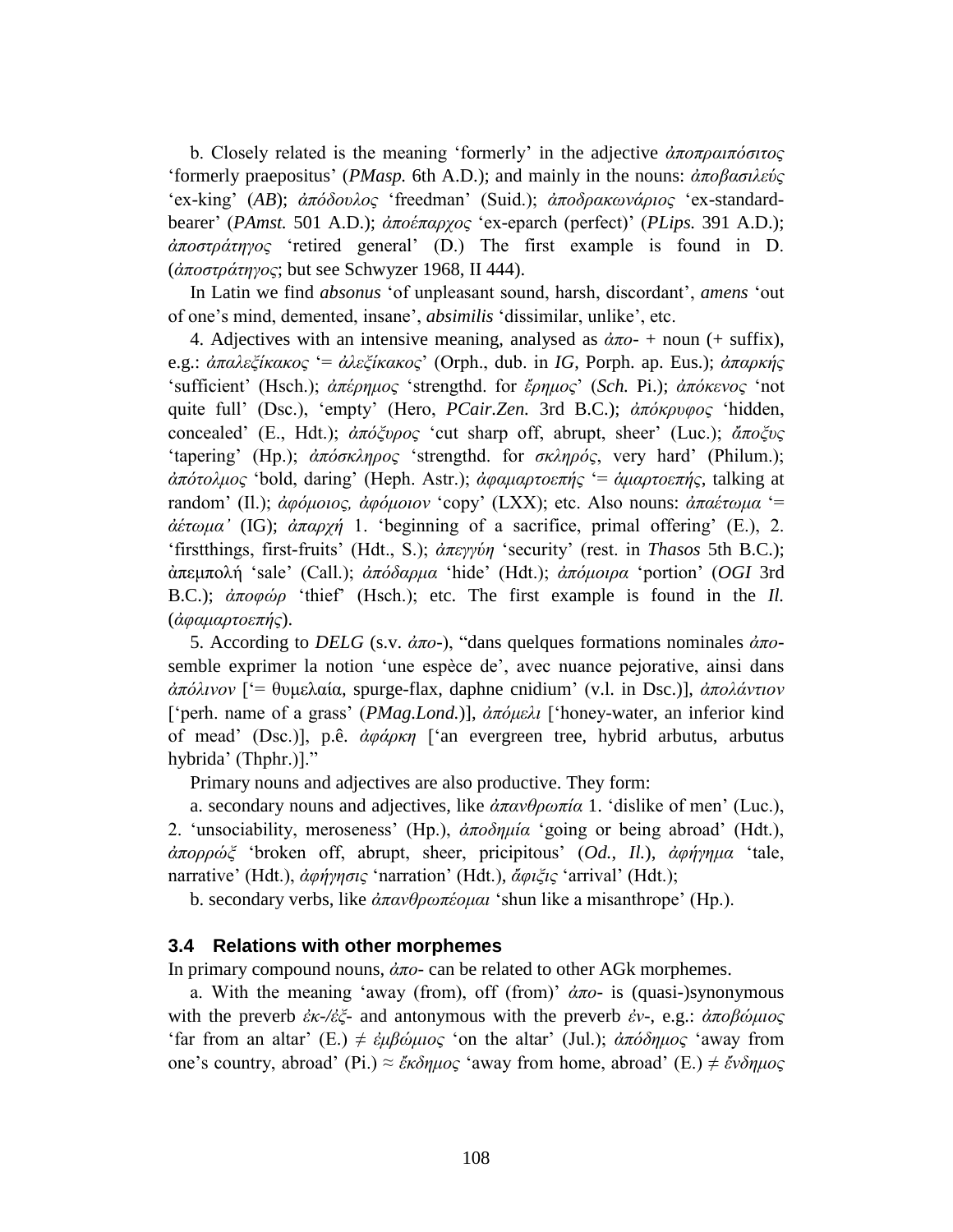$\alpha$  'dwelling in, native' (Hes.); *ἀποδορά* 'peeling of the skin' (Agathin. ap. Orib.)  $\approx$ *ἐκδορά* 'stripping of, removing' (Gal.); *ἄποικος* I. 'away from home, abroad' (S.), II. 'settled as a colony' (Ar.), 'colonist' (Hdt.)  $\neq \xi$ νοικος 'inhabitant (A.), 'dweller in' (Pl.); *ἀπόκεντρος* 'away from a cardinal place' (Man.) ≈ *ἔκκεντρος* 'not occupying a cardinal point' (Vett. Val.)  $\neq \xi$ *γκεντρος* 'occupying a cardinal point' (Vett. Val.);  $\dot{\alpha}\pi\dot{\alpha}\pi\alpha\tau$ *ος* 'privy' (Ar.)  $\approx \ddot{\varepsilon}\kappa\pi\alpha\tau\alpha\varsigma$  '=  $\dot{\alpha}\pi\dot{\alpha}\pi\alpha\tau$ *ος*, privy' (Theognost.);  $\alpha \pi \delta \pi \lambda \cos \phi$  'sailing away' (Hdt.)  $\approx \epsilon \kappa \pi \lambda \cos \phi$  'sailing out, leaving port' (A.); *ἄπνπηνο* "out of sight of, far away from" (S.) ≠ *ἔλνπηνο* "visible in" (Arist.);  $\phi \phi \phi \to \phi \phi$  "turned away, far from man" (*Od.*) ≈  $\phi \phi \to \phi \phi$  "turning out of the way", adv. (Erot.); *ἀπόηξνθνο* "reared away from home" (Hdt.) ≠ *ἔληξνθνο* "living in or acquainted with' (S.);  $\alpha \pi \omega \rho \omega \varsigma$  'far from the boundaries' (v.l. in S.)  $\approx \epsilon \zeta \rho \rho \omega \varsigma$  '= *ἐξόριος*, out of the bounds of one's country' (Poll.)  $\neq$  *ἐνόριος* 'within the boundaries' (Poll.); *ἀφῆλιξ* 'beyond youth, elderly' (Hdt.) ≠ *ἐνῆλιξ* 'of age, adult, grown up" (*OGI* 2nd B.C.), *ἐλήιηθνο* "of age, adult, grown up" (*Sammelb* 2nd B.C.);  $\check{\alpha}$ φοδος *ή* 'going away, departure' (Hdt.) ≈  $\check{\varepsilon}$ '*ζοδος ή* 'going out' (Hdt.) ≠ *ἔλνδνο ἡ* "way in, entrance" (*IGC*), *εἴζνδνο ἡ* Ι. "place of entrance, entry" (*Od.*), ΙΙ. 'entering, entrance' (A.); etc.

b. With the privative-negative meaning  $\dot{\alpha}\pi$  - is (quasi-)synonymous with the preverb *ά*-, e.g.: ἀπάνθρωπος 'inhuman, savage' (S.) ≈ *ἀνάνθρωπος* 'inhuman, savage<sup>'</sup> (*POxy.* 3rd A.D.);  $\frac{\partial \pi \partial \xi}{\partial \varphi} = \frac{\partial \psi}{\partial \varphi}$  unworthy of (Pl.)  $\approx \frac{\partial \psi}{\partial \varphi}$ "unworthy, not deemed or held worthy" (S.); *ἀποδυναμία* "lack of power" (Olymp.)  $\approx \dot{\alpha}\delta v \alpha \mu i \alpha$  1. 'want of strength, debility' (Thphr.), 2. 'inability, incapacity' (Hdt.);  $\dot{\alpha}\pi\dot{\alpha}\theta\epsilon o\varsigma$  'far from the gods, godless' (S.)  $\approx \dot{\alpha}\theta\epsilon o\varsigma$  1. 'that is without God' (Pl.), 2. 'godless, impious'  $(A_1, P_1) \neq \ell \forall \theta \in \mathcal{C}$  'full of the god, inspired' (S.), 'possessed' (A.);  $\hat{\alpha} \pi \in \hat{\alpha} \times \hat{\alpha} \times \hat{\beta}$ , unseasonable' (S.)  $\approx$ *ἄκαιρος* 'ill-timed, unseasonable' (Thgn.); *ἀποκηδής* '= ἀκηδής, negligent', adv. (Hp. ap. Gal.)  $\approx \frac{\dot{\alpha}}{\kappa \eta \delta \eta \zeta}$  'without care or sorrow' *(Il.)*;  $\frac{\dot{\alpha}}{\kappa \delta \kappa \lambda \eta \rho o \zeta}$  'without lot or share of" (Pi., Emp.) ≈ *ἄθιεξνο* "without lot or portion, poor, needy" (*Il.*); *ἀπόλνηα* "loss of all sense" (Th.) ≈ *ἄνοια* "want of understanding, folly" (Th.); *ἀπόξενος* 'alien to guests, inhospitable, stronger than  $\tilde{\alpha} \xi \tilde{\epsilon} \nu o \zeta'$  (S.)  $\approx \tilde{\alpha} \xi \tilde{\epsilon} \nu o \zeta'$  'inhospitable' (Hes.);  $\alpha \pi \omega \rho \rho \eta \tau \omega \zeta$  I. 'forbidden' (S.), II. 'not to be spoken, secret' (Hdt.)  $\approx$ *ἄξξεηνο* I. "unspoken" (*Od.*), II. "that cannot be spoken or expressed" (Pl.), III. 'not to be spoken' (Hdt.);  $\dot{\alpha}\pi\dot{\alpha}\sigma\pi\dot{\alpha}\dot{\alpha}\sigma\zeta$  'stronger form of  $\ddot{\alpha}\sigma\pi\dot{\alpha}\dot{\alpha}\dot{\alpha}\zeta$ ' (Poll.)  $\approx$ *ἄζπνλδνο* "without *ζπνλδή* or drink-offering" (A.); *ἀπόηηκνο* "put away from honour, stronger than *ἄηηκνο*" (Hdt.) ≈ *ἄηηκνο* "unhonoured, dishonoured" (*Il.*); *άπόφθεγκτος* '= *ἄφθεγκτος*' (E.) ≈ *ἄφθεγκτος* 'voiceless' (A.); *ἀφόμοιος* 'unlike' (Dsc.)  $\approx \dot{\alpha}$ *νόμοιος* 'unlike, unsimilar' (Pi.); etc.

According to Strömberg (1946: 28, 33), privatives with *ἀπν*- are stronger than the privatives with the preffix  $\dot{\alpha}$ - (" $\dot{\alpha}\pi\dot{\alpha}\sigma\tau\dot{\alpha}$ ") is a stronger privative than  $\ddot{\alpha}\sigma\tau\dot{\alpha}$ "). But we must also take into account *ἀπόθαπινο* (Thphr. *HP* 7.2.4; see *DELG*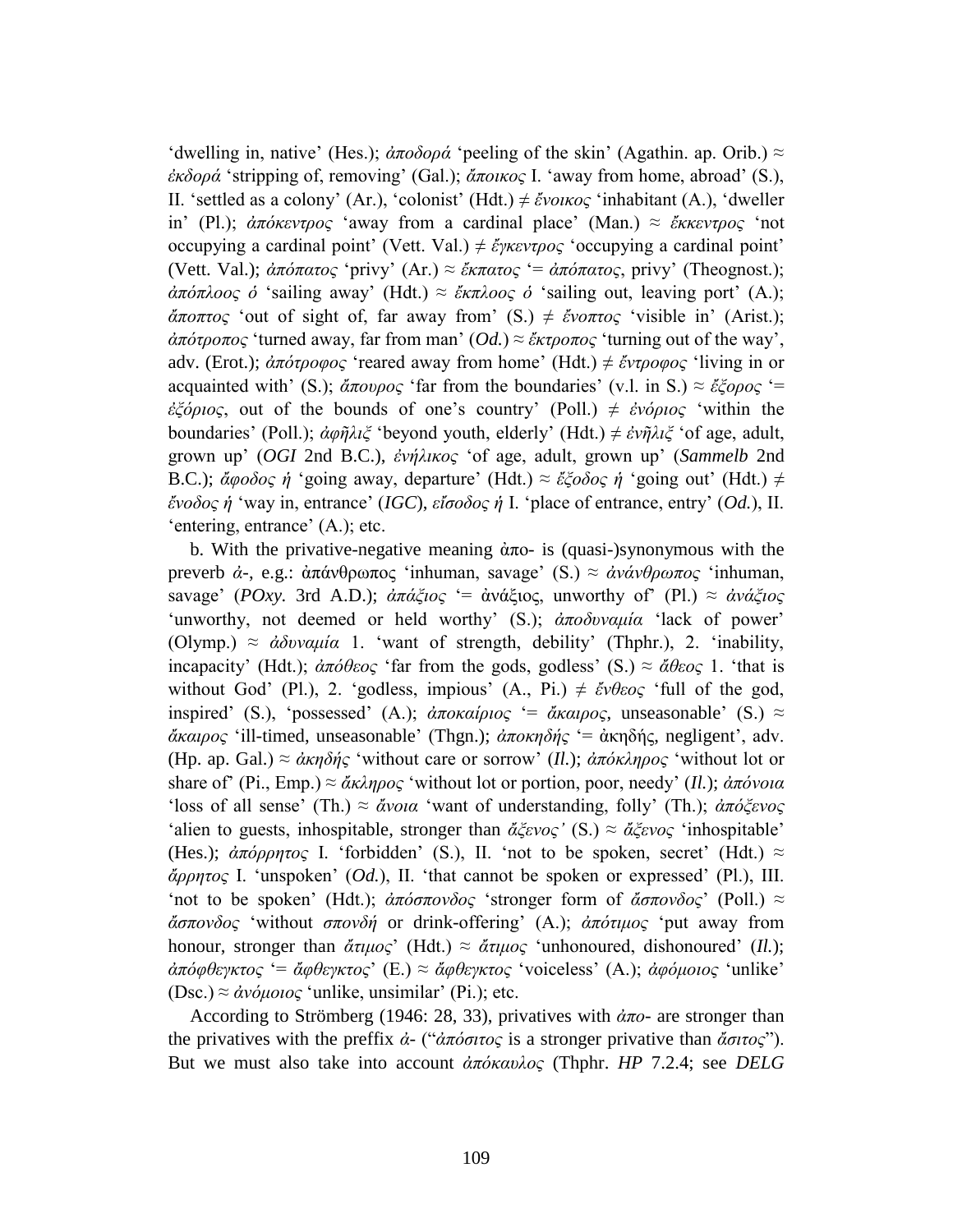*Suppl.* s.v.), denoting plants "privées de tige par une mutilation' (cf. *ἀποκαυλίζω* "briser net") et non les plantes "acaules", par nature dépourvues de tige", and therefore agree with *DELG Suppl.* s.v.: "whilst *ἀ*- simply indicates the absence of something,  $\dot{\alpha}\pi$ <sup>-</sup> indicates that one has been deprived (or has voluntarily deprived oneself) of something, the implicit concept often being by force […]". The same holds true for *ἄηηκνο* (Hdt. 1.173) "of Lycian children deprived of the right of citizenship when their mother is not a citizen" and  $\alpha \pi \delta \tau \mu \nu o \varsigma$  (2.176) "of citizens who exercised crafts and trades and therefore lose the  $\tau$ <sub>ll</sub> pestowed through citizenship  $[\ldots]$ ".

Antonymous relations are found also with *πξνζ*-, e.g. *ἀπόγεηνο* 1. "from land, coming off land' (Arist.), 'far from the earth' (Plu.)  $\neq \pi \rho \acute{o} \sigma$ *γειος* 'near the earth' (Ti. Lokr., Arist.); etc.

# **3.5 Primary adverbs**

Primary adverbs have the meanings:

1. "away, off", e.g.: *ἀπνπξό* "afar off" (*Il.*); *ἀπόπξνζε* "from afar" (*Il.*); *ἀπόπξνζη* "far away" (*Il.*);  $\dot{\alpha}\pi\dot{\alpha}\pi\rho\dot{\alpha}\theta\epsilon$ ν 'from afar' (Hp.);  $\dot{\alpha}\pi\dot{\alpha}\pi\rho\dot{\alpha}\dot{\alpha}$  'afar off" (*Od.*).

2. "from", e.g.: *ἀπνθάησ* "from below" (*Sch.* D.T.); *ἀπόπαιαη* "from of old" (Phryn.).

3. "after", e.g.: *ἀπάξηζηα* "after luncheon" (*Tab. Defix. Aud.*).

4. intensive, e.g.:  $\dot{\alpha}\pi\dot{\alpha}\nu\varepsilon\dot{\alpha}\theta\varepsilon$  '= strengthd. for  $\ddot{\alpha}\nu\varepsilon\dot{\alpha}\theta\varepsilon$ , afar off, far away' (*Il.*);  *for*  $*αντικρύ*$ *, right opposite' (D.);*  $*λπαντίον* = strengthd.$ for *ἀληίνλ*, right opposite" (Hdt.); *ἀπέλαληη* "opposite" (Plb.); *ἀπελαληίνλ* "opposite" (Hdt.);  $\alpha \pi \partial \nu \partial \nu$ <sup>"</sup> early" (*Gloss.*);  $\alpha \pi \partial \nu \partial \nu \partial \nu$  "late" (A.D.);  $\alpha \varphi \alpha \pi \alpha \zeta$ " once for all' (*PFlor.* 3rd A.D.);  $\alpha \varphi \in \alpha \alpha \varsigma$  'far away' (Nic.).

# **3.6 Special cases**

In some words the form *ἀπν*- can be the result of popular etymology, mainly from the preverb *ὑπν*-, e.g. *ἀπαλεκία* "shelter from wind" (Sch. Opp.) < \**ὑπαλεκία*; *ἀπήνεμος* 'without wind' (D.Chr.) < *ὑπήνεμος*; cf. also *ἀποβάλσαμον* "*ὀπνβάιζακνλ'* (*BGU*).

# **4 Modern Greek data**

The comparison of the AGk data with the Modern Greek ones clearly shows that most ancient meanings survive in Modern Greek dialects, in nominal as well as in verbal derivatives. For instance, the meaning "away (from)" is found in adjectives like *απόμερος, απόμακρος*; the privative-negative meaning in words like *απνδέμηνο, απνδηπιώλσ*; the meaning "ceasing from, leaving off" in verbs like *απνγαιεύσ, απνδπκώλσ*; the intensive meaning in adjectives like *απνκόλαρνο*; the meaning 'finishing off, completing' in verbs like *αποβλακώνω*; the meaning